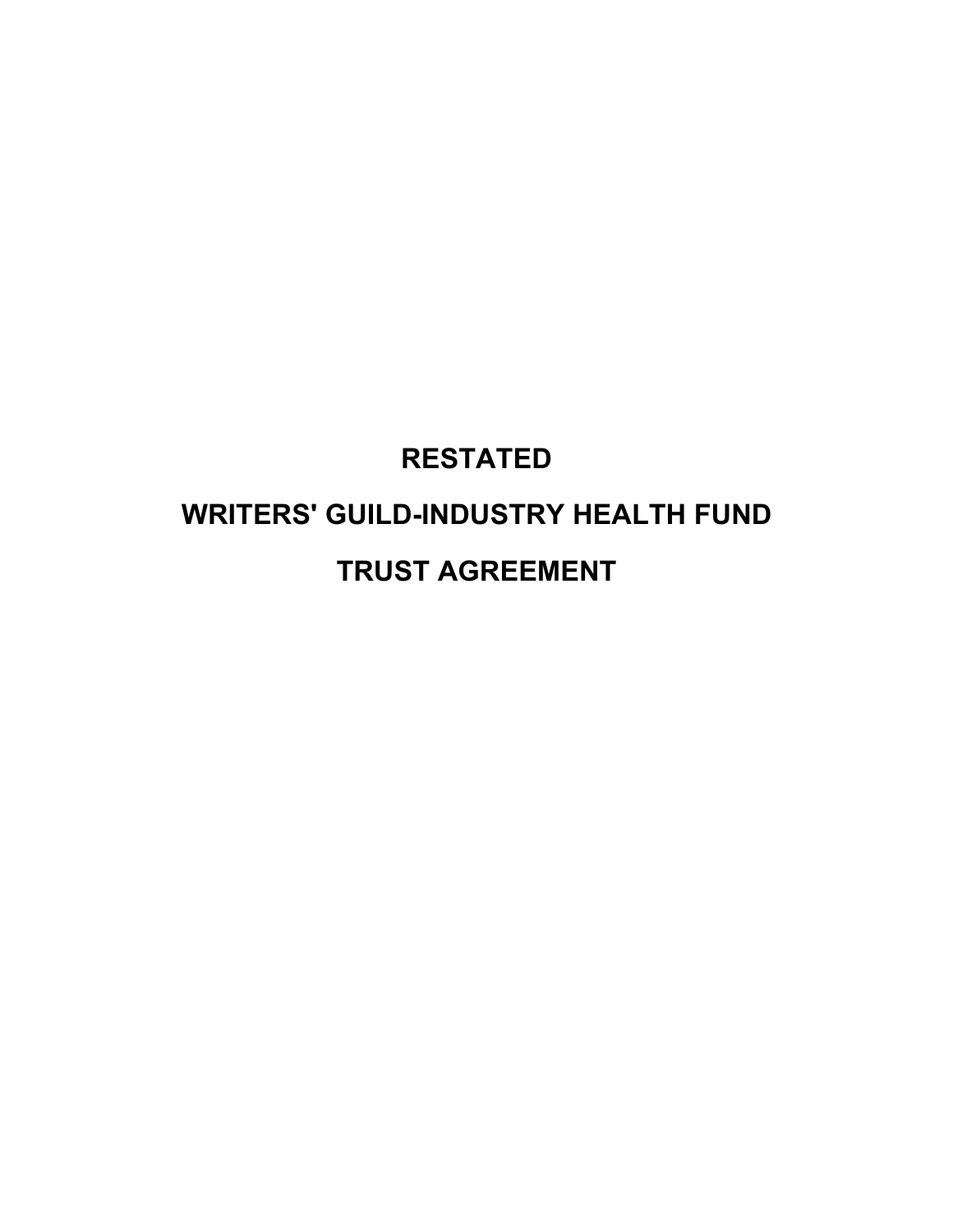### **RESTATED AGREEMENT AND DECLARATION OF TRUST WRITERS' GUILD-INDUSTRY HEALTH FUND**

## Index

Page

| Ι.   | ARTICLE I - DEFINITIONS                                                                                                                                                                                                                                                                                                                                                                             |                                                                                                                           |
|------|-----------------------------------------------------------------------------------------------------------------------------------------------------------------------------------------------------------------------------------------------------------------------------------------------------------------------------------------------------------------------------------------------------|---------------------------------------------------------------------------------------------------------------------------|
|      | Section 1 - WGA<br>Section 2 - Producers<br>Section 3 - Network Companies<br>Section 4 - Alliance<br>Section 5 - Writers<br>Section 6 - Retirees<br>Section 7 - Health Fund<br>Section 8 - Trust Agreement<br>Section 9 - Principal Trustees<br>Section 10 - Alternate Trustees<br>Section 11 - Corporate Co-Trustee<br>Section 12 - Health Benefit Plan                                            | $\mathbf{2}$<br>$2333$<br>$333$<br>$\overline{4}$<br>$\overline{4}$<br>$\overline{4}$<br>$\overline{4}$<br>$\overline{4}$ |
| II.  | <u>ARTICLE II - TRUSTEES</u>                                                                                                                                                                                                                                                                                                                                                                        |                                                                                                                           |
|      | Section 1 - WGA and Producer Principal Trustees<br>Section 2 - Alternate Trustees<br>Section 3 - Acceptance of Trusteeship<br>Section 4 - Term of Trustees<br>Section 5 - Substitution of Trustees<br>Section 6 - Resignations<br>Section 7<br>Successor Trustee<br>$\frac{1}{2}$ and $\frac{1}{2}$                                                                                                 | $\overline{4}$<br>5555<br>6<br>6                                                                                          |
| III. | ARTICLE III - CONTRIBUTIONS TO THE FUND                                                                                                                                                                                                                                                                                                                                                             |                                                                                                                           |
|      | Section 1<br>- Rate of Contributions and<br>Treatment of Unpaid Monies<br>Section $2 -$<br>Effective Date of Contributions<br>Section 3 -<br>Mode of Payments<br>Section 4 -<br>Default in Payment<br>Section 5 -<br>Request for Information<br>Section 6 -<br>No Reversion<br>Section 7 -<br>Advancement of Premium<br>Section 8<br>Recovery of Costs in Cases of<br>-<br>Ineligible Participation | 6<br>$\overline{7}$<br>$\overline{7}$<br>$\,8\,$<br>$\mathsf 9$<br>$\mathcal{G}$<br>9<br>10                               |
| IV.  | ARTICLE IV - CREATION OF HEALTH FUND                                                                                                                                                                                                                                                                                                                                                                |                                                                                                                           |
|      | Section 1<br>Name<br>$\qquad \qquad =$<br>Section 2<br>General Purpose<br>$\overline{\phantom{m}}$<br>Assets of the Health Fund<br>Section 3<br>−.<br>Section 4<br>Benefits<br>$\equiv$<br>Section 5<br>Health Benefit Plan<br>−.<br>Section 6<br>Amendment<br>$\qquad \qquad -$<br>Section 7<br>Expenditures<br>$\sim$ 100 $\sim$<br>Compliance with Applicable Laws<br>Section 8<br>−.            | 11<br>11<br>11<br>12<br>12<br>12<br>12<br>13                                                                              |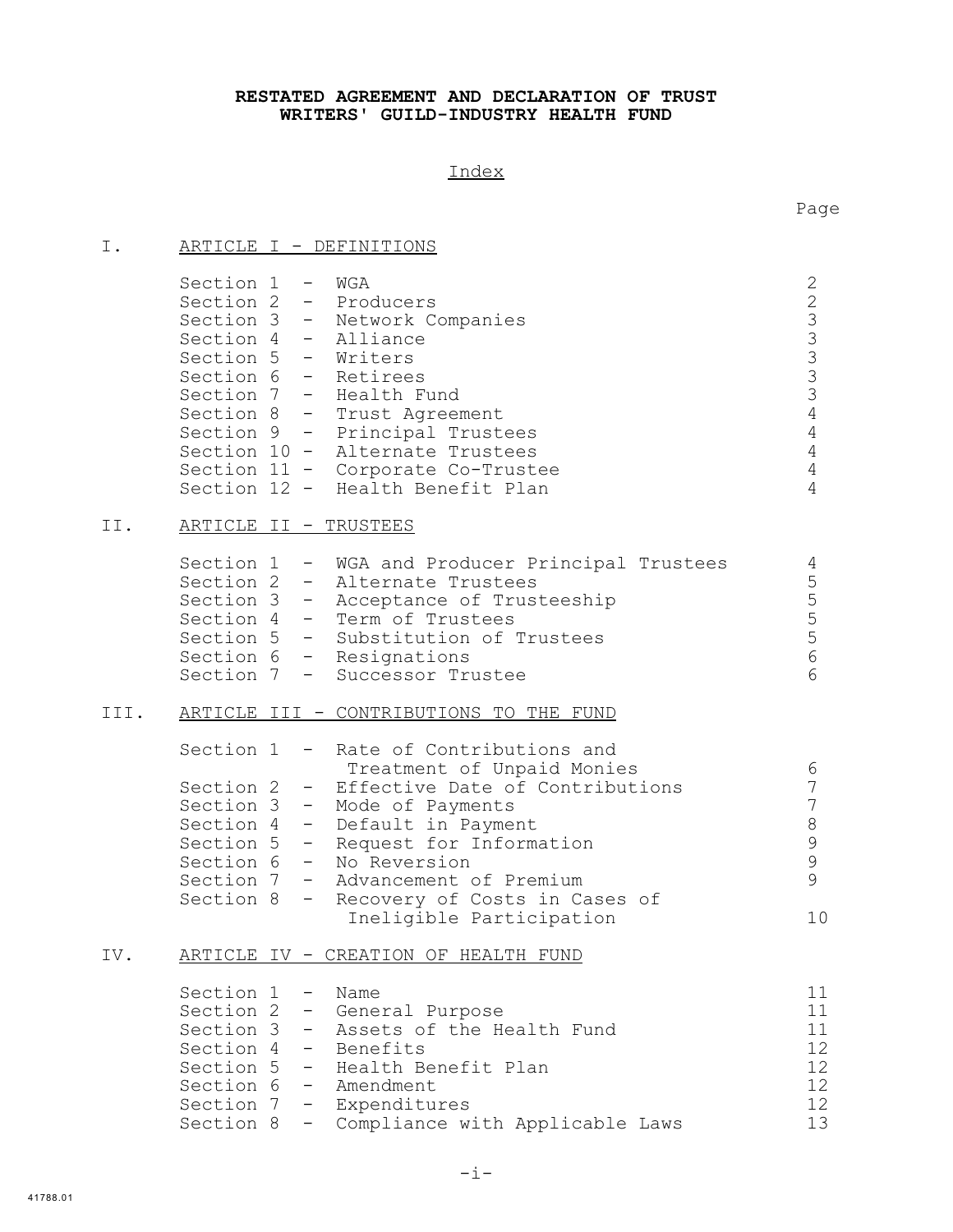### **RESTATED AGREEMENT AND DECLARATION OF TRUST WRITERS' GUILD-INDUSTRY HEALTH FUND**

Index (cont'd)

| V.    |                                                                                     | ARTICLE V - POWERS, DUTIES AND OBLIGATIONS OF TRUSTEES                                                                                                                                                                                                                                                              |                                              |
|-------|-------------------------------------------------------------------------------------|---------------------------------------------------------------------------------------------------------------------------------------------------------------------------------------------------------------------------------------------------------------------------------------------------------------------|----------------------------------------------|
|       | Section 4 -<br>Section 5 -                                                          | Section 1 - Construction of Agreement<br>Section 2 - General Powers<br>Section 3 - Other Collective Bargaining Agreements<br>Participation of New Producers;<br>Participation Agreements<br>Insurance<br>Section 6 - Books of Account<br>Section 7 - Execution of Documents<br>Section 8 - Deposits and Withdrawals | 14<br>14<br>22<br>22<br>23<br>24<br>24<br>24 |
|       |                                                                                     | Section 9 - Surety Bonds<br>Section 10 - Conformity to Laws                                                                                                                                                                                                                                                         | 25<br>25                                     |
| VI.   |                                                                                     | ARTICLE VI - MEETINGS AND DECISIONS OF THE TRUSTEES                                                                                                                                                                                                                                                                 |                                              |
|       | Section 1 - Officers<br>Section 4 - Quorum<br>Section 5 -<br>Section 8 - Committees | Section 2 - Meetings of Trustees<br>Section 3 - Action by Trustees Without a Meeting<br>Majority Vote of Trustees<br>Section 6 - Deadlock of the Trustees<br>Section 7 - Minutes of Meetings                                                                                                                        | 25<br>26<br>26<br>26<br>27<br>28<br>29<br>30 |
| VII.  |                                                                                     | ARTICLE VII - CLAIMS AND RIGHTS                                                                                                                                                                                                                                                                                     |                                              |
|       |                                                                                     | Section 1 - Individual Interest<br>Section 2 - Disposition of Interest<br>Section 3 - Presumptions                                                                                                                                                                                                                  | 30<br>30<br>30                               |
| VIII. |                                                                                     | ARTICLE VIII - AMENDMENT AND TERMINATION                                                                                                                                                                                                                                                                            |                                              |
|       | Section 5 - Amendment                                                               | Section 1 - Termination by the Trustees<br>Section 2 - Termination by the Parties<br>Section 3 - Procedure on Termination<br>Section 4 - Notification of Termination                                                                                                                                                | 31<br>31<br>31<br>32<br>32                   |
| IX.   | <u>ARTICLE IX - EXECUTION</u>                                                       |                                                                                                                                                                                                                                                                                                                     |                                              |
|       | Section 1<br>Section 2<br>Section 3                                                 | Counterparts<br>Situs<br>Separability                                                                                                                                                                                                                                                                               | 33<br>33<br>33                               |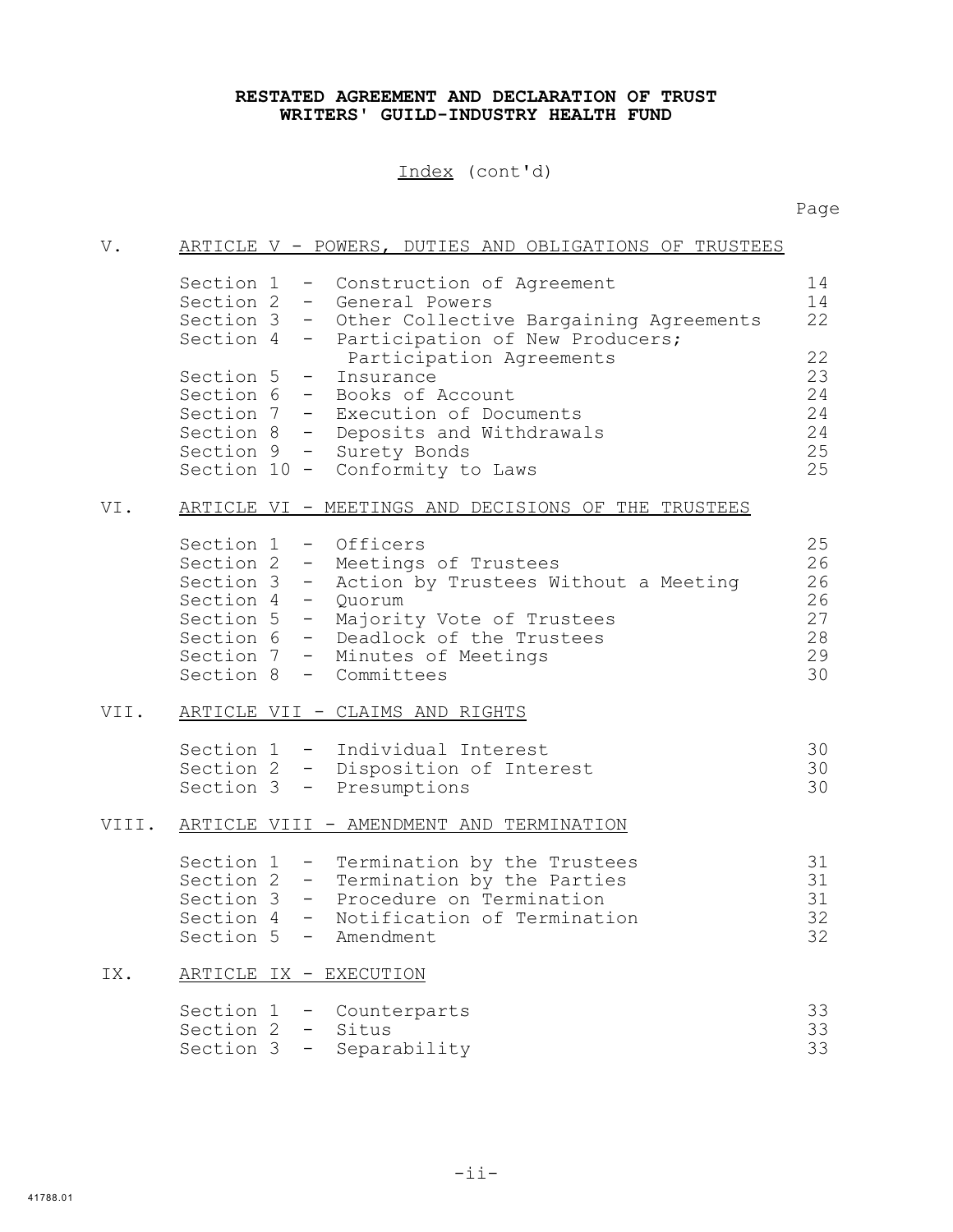## **RESTATED AGREEMENT AND DECLARATION OF TRUST WRITERS' GUILD-INDUSTRY HEALTH FUND**

This RESTATED AGREEMENT AND DECLARATION OF TRUST is made and entered into as of July 28, 1997. It amends in total the Writers Guild-Broadcast Industry Health Benefit Fund Agreement and Declaration of Trust dated the 6th day of June, 1968, as amended on August 23, 1971, and as restated on September 23, 1973. The parties to the Agreement are the WRITERS GUILD OF AMERICA, WEST, INC. and the WRITERS GUILD OF AMERICA, EAST, INC., both hereinafter collectively referred to as "WGA" and signatory members of the ALLIANCE OF MOTION PICTURE AND TELEVISION PRODUCERS, INC. and AMERICAN BROADCASTING COMPANY, a Division of AMERICAN BROADCASTING COMPANIES, INC., COLUMBIA BROADCASTING SYSTEM, INC., and NATIONAL BROADCASTING COMPANY, INC., and others who are "Producers," hereinafter defined and the PRINCIPAL TRUSTEES and ALTERNATE TRUSTEES, and their successors designated in the manner hereinafter provided.

#### W I T N E S S E T H:

WHEREAS, WGA and the Producers are, or will, hereafter be, bound by collective bargaining agreements, or supplements thereto, which require periodic payments to trust funds by such Producers for the purpose of providing health and welfare benefits (as such benefits are more fully defined herein) for certain employees of such Producers and, in the discretion of the Trustees, death benefits for their beneficiaries; and

WHEREAS, to effectuate the aforesaid purpose, WGA and the Producers established a trust fund to be used in the manner hereinafter set forth;

NOW, THEREFORE, in consideration of the mutual promises of the parties, it is mutually understood and agreed as follows:

-1-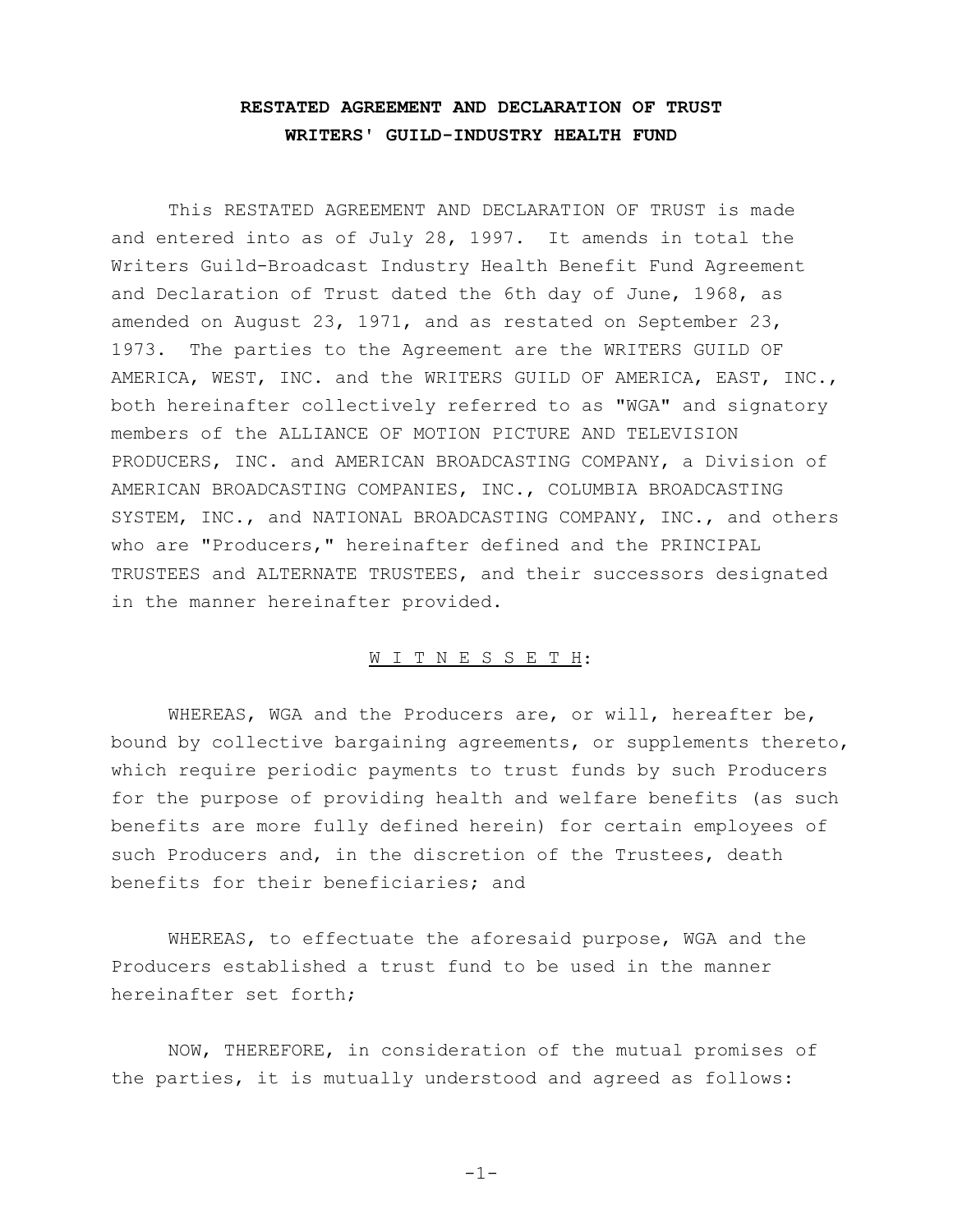## ARTICLE I. Definitions

Section 1. WGA. The term "WGA" is used herein shall mean the Writers Guild of America, west, Inc., and the Writers Guild of America, East, Inc.

Section 2. Producers. The term "Producers" as used herein shall mean:

(a) The Network Companies, and stations, sponsors, advertising agencies, independent producers and other companies which are signatories to the Writers' Guild-Industry Health Fund Trust Agreement, and

(b) Those member companies of the Alliance, which now are or may hereafter be parties to or be bound by the WGA-Theatrical and Television Film Basic Agreement, or be bound by any future WGA Minimum Basic Agreement to which this Trust Agreement is annexed with the approval of the Trustees, and which become a party to this Fund, and

(c) Any other employer which enters into or becomes bound by a collective bargaining agreement with WGA and which, pursuant to Article V, Section 3, is permitted by the Trustees to become and does become a party to this Trust Agreement and contributes to the Health Fund pursuant to the terms hereof, and

(d) The WGA, the Health Fund Office, the Producer-Writers Guild of America Pension Plan Office, and the Interguild Federal Credit Union shall each be deemed to be a Producer solely and exclusively for the purpose of permitting each of them to contribute to the Health Fund on behalf of their full-time officers and employees; provided that, if permitted by the agreement described in Article V, Section 4,

-2-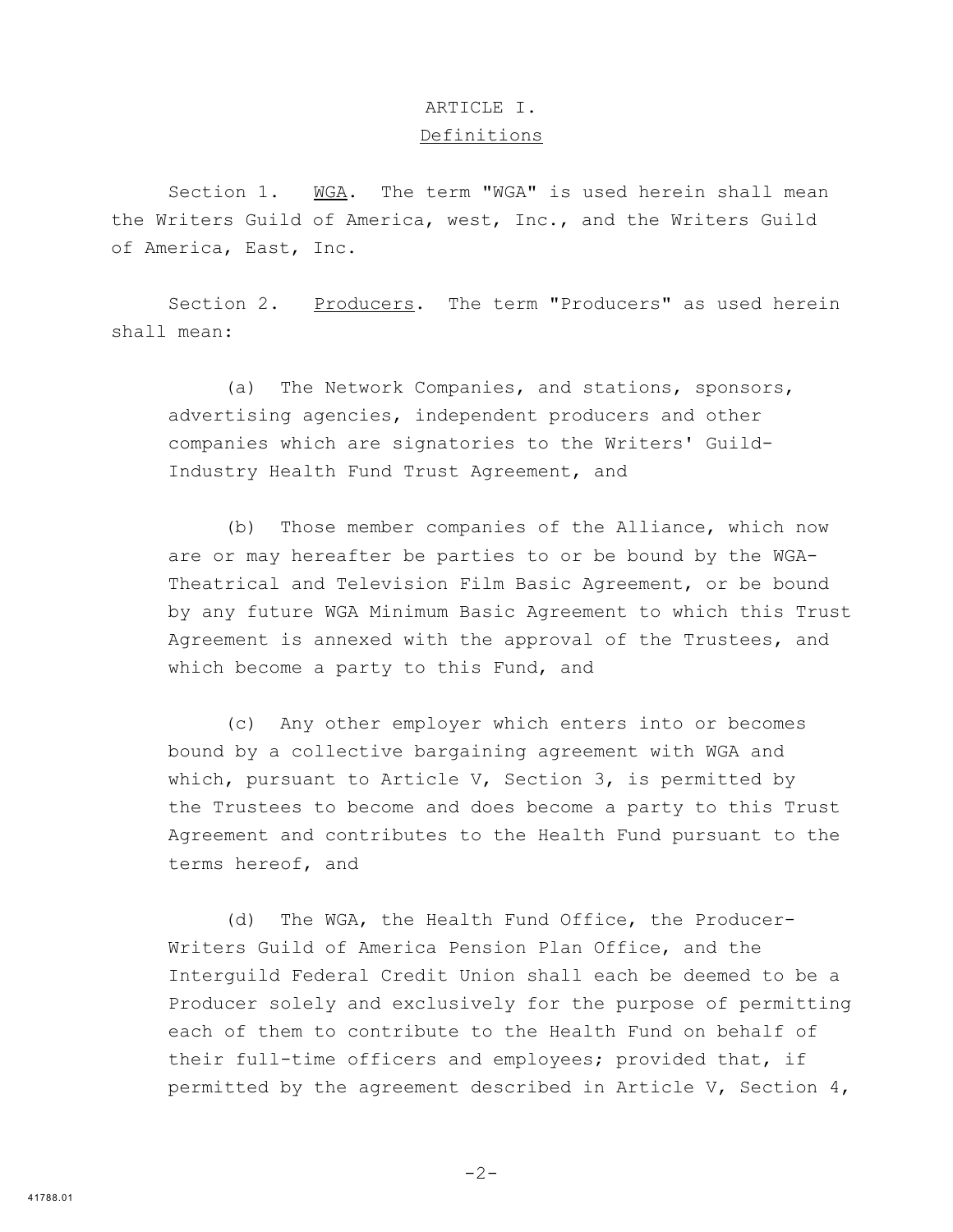a Producer described in this subsection may, by written agreement with the Health Fund, exclude from the definition of 'Writer' any employee subject to a collective bargaining agreement between the Producer and a union which is not the WGA.

Section 3. Network Companies. The term "Network Companies" as used herein shall mean American Broadcasting Company, a Division of American Broadcasting Companies, Inc., CBS Inc., and National Broadcasting Company, Inc.

Section 4. Alliance. The term "Alliance" as used herein shall mean the Alliance of Motion Picture and Television Producers.

Section 5. Writers. The term "Writers" as used herein shall mean the persons who are employed by Producers to render writing services in the broadcasting and motion picture industries within the jurisdiction of WGA and who are covered by the terms of any of the collective bargaining agreements described in Section 2 of this Article. The term "Writers" shall also include a person who is employed by WGA, by the Health Fund Office, by the Producer-Writers Guild of America Pension Plan Office, or by the Interguild Federal Credit Union.

Section 6. Retirees. The term "Retirees" as used herein shall mean the persons who, prior to retirement, were Writers employed by Producers and who are determined eligible for benefits under this Health Fund in accordance with rules of eligibility as established from time to time by the Board of Trustees.

Section 7. Health Fund. The term "Health Fund" or "Fund" as used herein shall mean the Writers' Guild-Industry Health Fund, as described herein and the trust fund created hereunder, including the monies and other things of value which comprise the corpus.

art. I, sec.  $2(d)$ 

-3-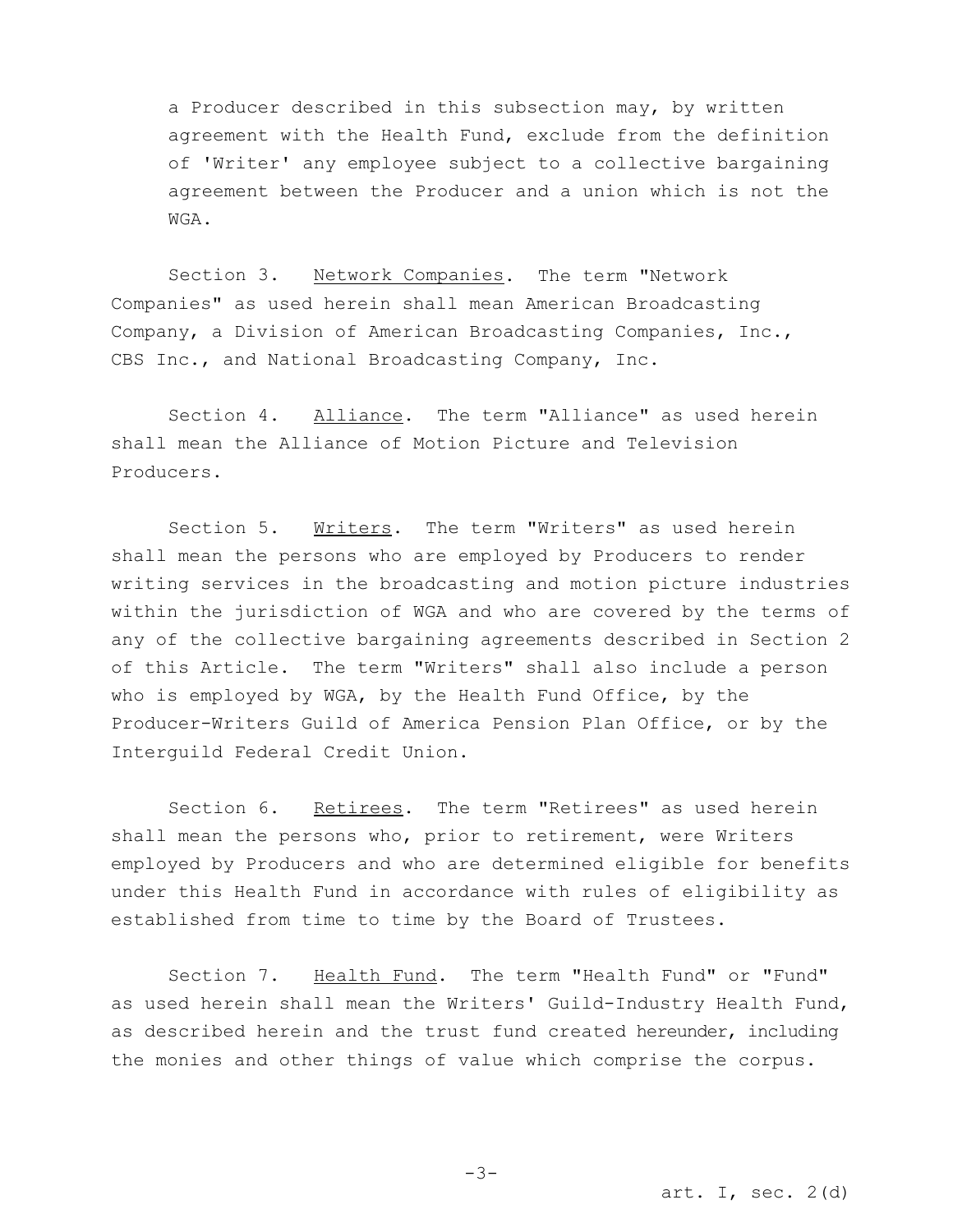Section 8. Trust Agreement. The term "Trust Agreement" as used herein shall mean this Agreement and Declaration of Trust creating the Health Fund, including any amendments thereto or modifications thereof.

Section 9. Principal Trustees. The term "Trustees" and the term "Principal Trustees" as used herein shall mean the Principal Trustees and their successors designated in the manner provided herein and any Alternate Trustee when acting as a Principal Trustee in accordance with the provisions hereof.

Section 10. Alternate Trustees. The term "Alternate Trustees" as used herein shall mean the Alternate Trustees and their successors designated in the manner provided herein.

Section 11. Corporate Co-Trustee. The term "Corporate Co-Trustee" as used herein shall mean the bank or trust company, if any, designated by the Trustees pursuant to the provisions hereof for the purpose of receiving, holding, investing and paying out all or any part of the monies and other assets of the Health Fund.

Section 12. Health Benefit Plan. The term "Health Benefit Plan" or "Plan" as used herein shall mean the program of health benefits in effect from time to time as adopted or modified by the Trustees pursuant to the Trust Agreement. The Trustees may in their discretion in determining the program of health benefits to be provided distinguish between Writers and Retirees.

# ARTICLE II. **Trustees**

Section 1. WGA and Producer Principal Trustees. The operation and administration of the Health Fund shall be the joint responsibility of 18 Principal Trustees. Of these, nine shall be Trustees appointed by WGA, and nine shall be Producer

 $-4-$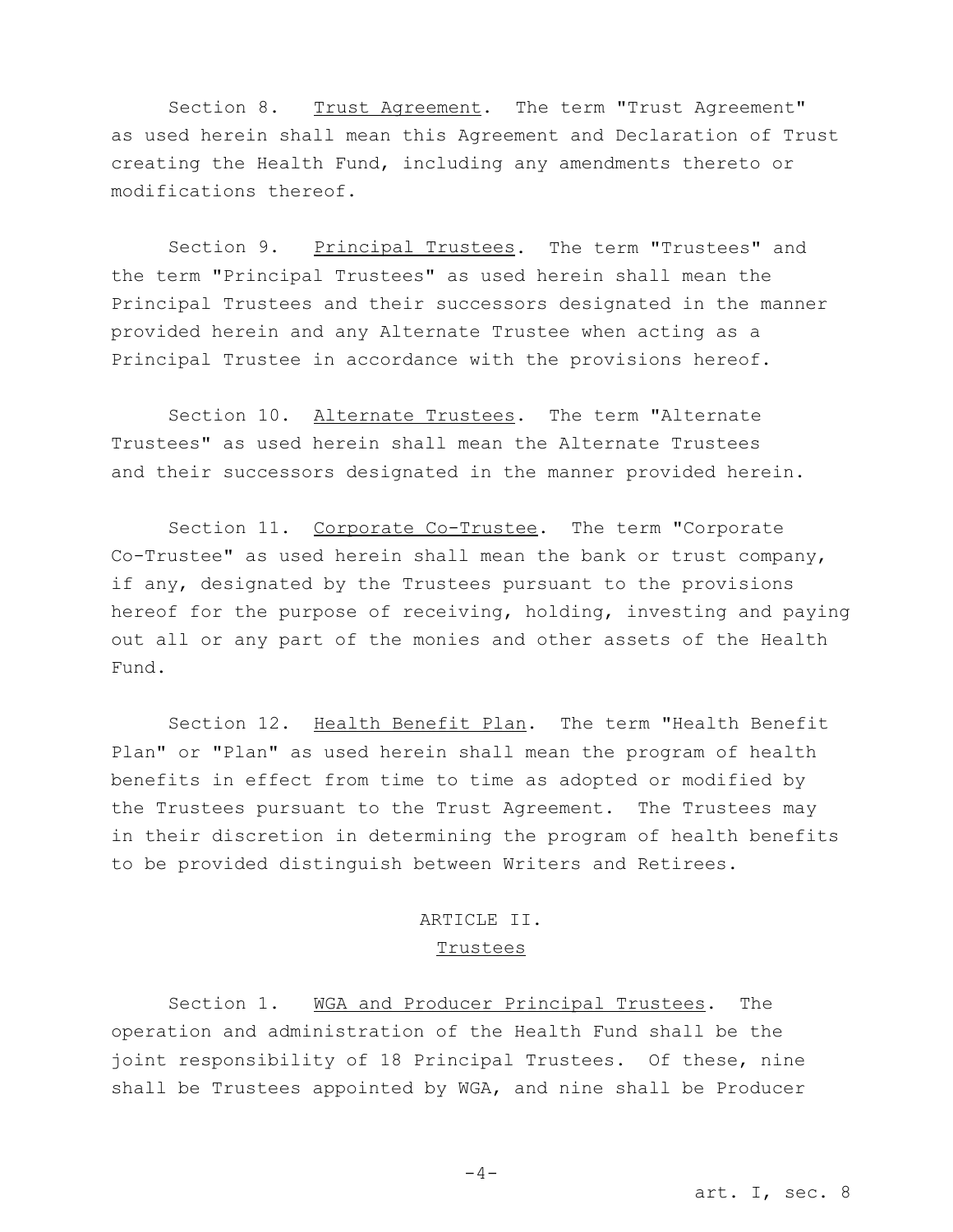Trustees of which three shall be appointed by the Network Companies and six appointed by the Alliance. A Producer, other than a Network Company or member of the Alliance, shall be deemed to have appointed the Trustees, Alternate Trustees and successors named by each of the Network Companies and Alliance as its Trustees and Alternate Trustees in the Health Fund. The WGA, the Health Fund Office, the Producer-Writers Guild of America Pension Plan Office, and the Interguild Federal Credit Union shall have no participation in the appointment of Producer Trustees.

Section 2. Alternate Trustees. For each Principal Trustee required to be appointed pursuant to Section 1 of this Article, the organization making the appointment shall appoint an Alternate Trustee to serve in the place and stead of such Principal Trustee in the event of the Principal Trustee's disability, death, resignation or absence. In the event that both a Principal Trustee and the Alternate Trustee are unable to serve for any reason whatsoever, then a majority of the remaining Principal Trustees of the same appointing authority shall designate a temporary successor Alternate Trustee from the remaining Alternate Trustees to act.

Section 3. Acceptance of Trusteeship. The Principal Trustees and Alternate Trustees by signing this Trust Agreement, or by signing a written acceptance of trusteeship, or by participating in a meeting of the Trustees, agree to accept the trusteeship and act in such capacity strictly in accordance with the provisions herein contained.

Section 4. Term of Trustees. Each Trustee and Alternate Trustee appointed from time to time shall continue to serve as such until death, disability, resignation or removal.

Section 5. Substitution of Trustees. Any one of WGA, Alliance, or Network Companies, may at any time in its discretion, on written notice to all the Trustees and Alternate Trustees then in office, remove any Principal Trustee or Alternate Trustee

-5-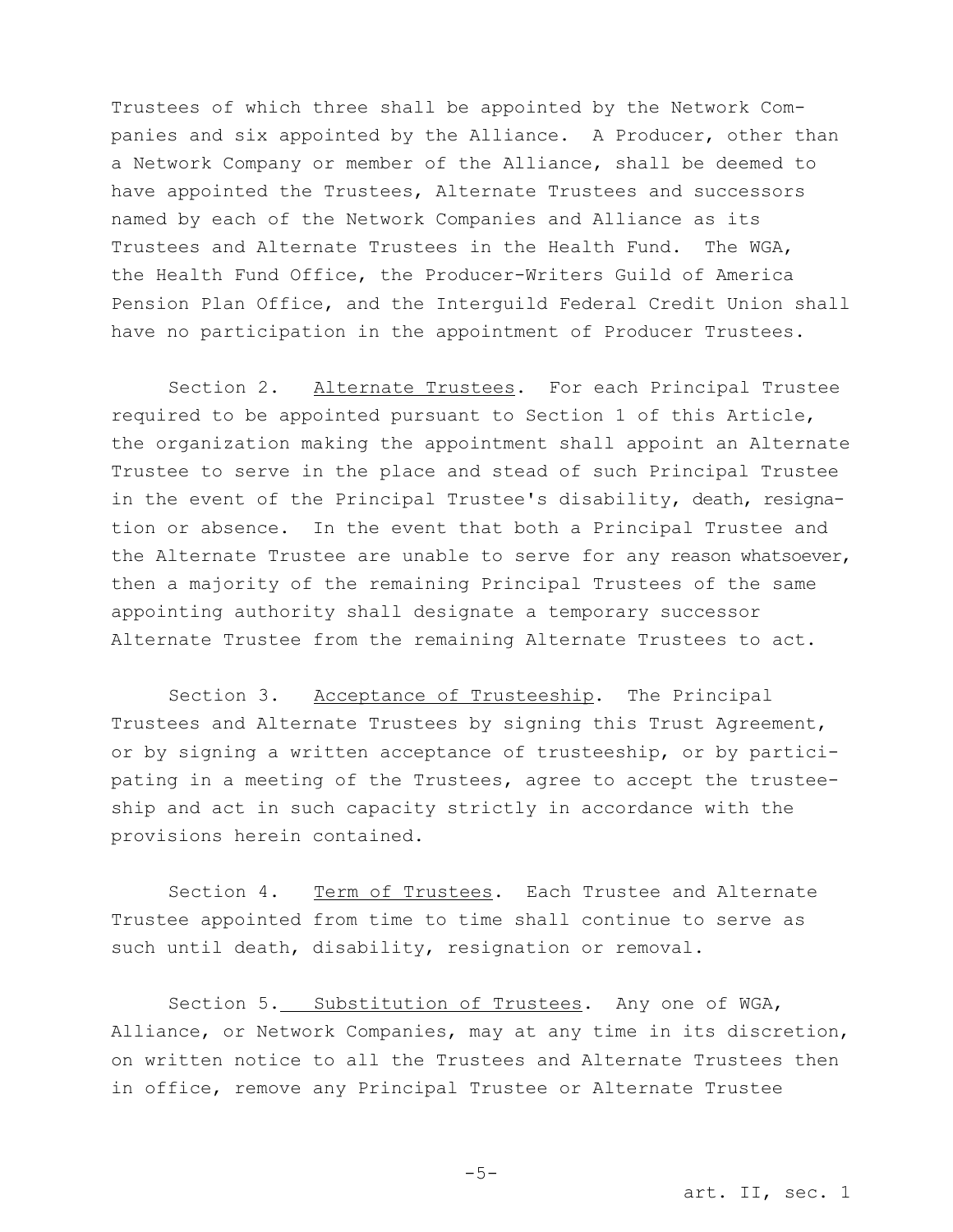appointed to it, and may appoint a successor or successors for any one or more of the Principal Trustees or Alternate Trustees appointed by it for the purpose of filling a vacancy created by death, disability, resignation or removal of a Principal or Alternate Trustee. Such written notice shall contain the name of the new Principal or Alternate Trustee and the name of the Principal or Alternate Trustee to be replaced.

Section 6. Resignations. A Principal or Alternate Trustee may resign and become and remain fully discharged from all further duty or responsibilities hereunder upon giving ten days' notice in writing to the Chairman who shall immediately notify the remaining Trustees and Alternate Trustees. The required notice shall state a date when such resignation shall take effect.

Section 7. Successor Trustee. Any successor Principal or Alternate Trustee shall immediately, upon appointment as Trustee and acceptance of the trusteeship in writing, become vested with all the property, rights, powers and duties of a Principal or Alternate Trustee hereunder with like effect as if originally named such Trustee herein.

# ARTICLE III. Contributions to the Fund

Section 1. Rate of Contributions and Treatment of Unpaid Monies.

(a) In order to carry out the purposes hereof, each Producer shall contribute to the Health Fund the amount required by the collective bargaining agreement or agreements at any time in force and effect between WGA and such Producer, or in the case of a Producer not subject to a WGA agreement, by an agreement between the Producer and the Health Fund. The rate and amount of contribution shall at all times be governed by said collective bargaining agreement

 $-6-$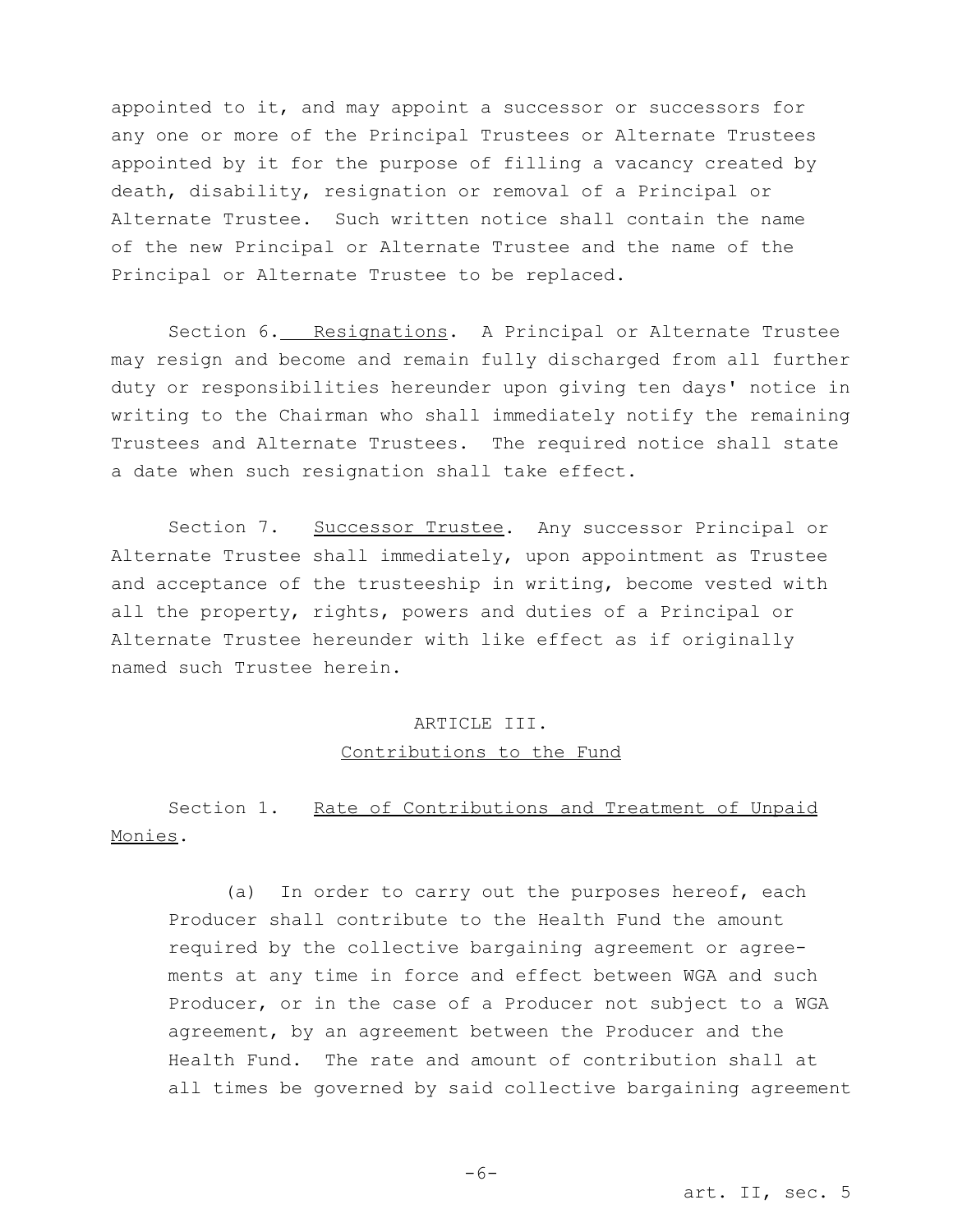or agreements together with any amendments, supplements and modifications thereto. Nothing in this Trust Agreement shall be deemed to change, alter or amend any of said collective bargaining agreements. The Trustees may permit Writers whose eligibility for benefits hereunder has terminated, to make self-payments under such terms, amounts and conditions, and for such periods as the Trustees direct.

(b) The Trustees may establish rules under which a Writer shall receive credit toward eligibility for benefits, based upon monies due to the Fund but which are unpaid. No credit toward eligibility shall be given for unpaid monies (i) when the Producer is considered (pursuant to resolutions of the Trustees) to be the Writer's loan-out corporation, or (ii) when the Trustees conclude that it would be inequitable under the circumstances.

Section 2. Effective Date of Contributions. All contributions shall be made effective as of the date specified in the collective bargaining agreements between WGA and the Producers. A Producer shall continue to make said contributions as long as the Producer is so obligated pursuant to said collective bargaining agreements.

Section 3. Mode of Payments. All contributions of the Producer shall be made payable to the Fund by transmitting to the Trustees a check payable to the Fund and shall be payable weekly or monthly at the initial election of each Producer as follows:

(a) For the Producer who elects to pay on a weekly basis, the contribution will be due 10 days after the close of the week in which the Writer is paid. An additional 30 day grace period will be given before the payment is delinquent. If the payment is not made within this period, interest on the delinquent payment will be charged from the end of the week in which the Writer is paid;

 $-7-$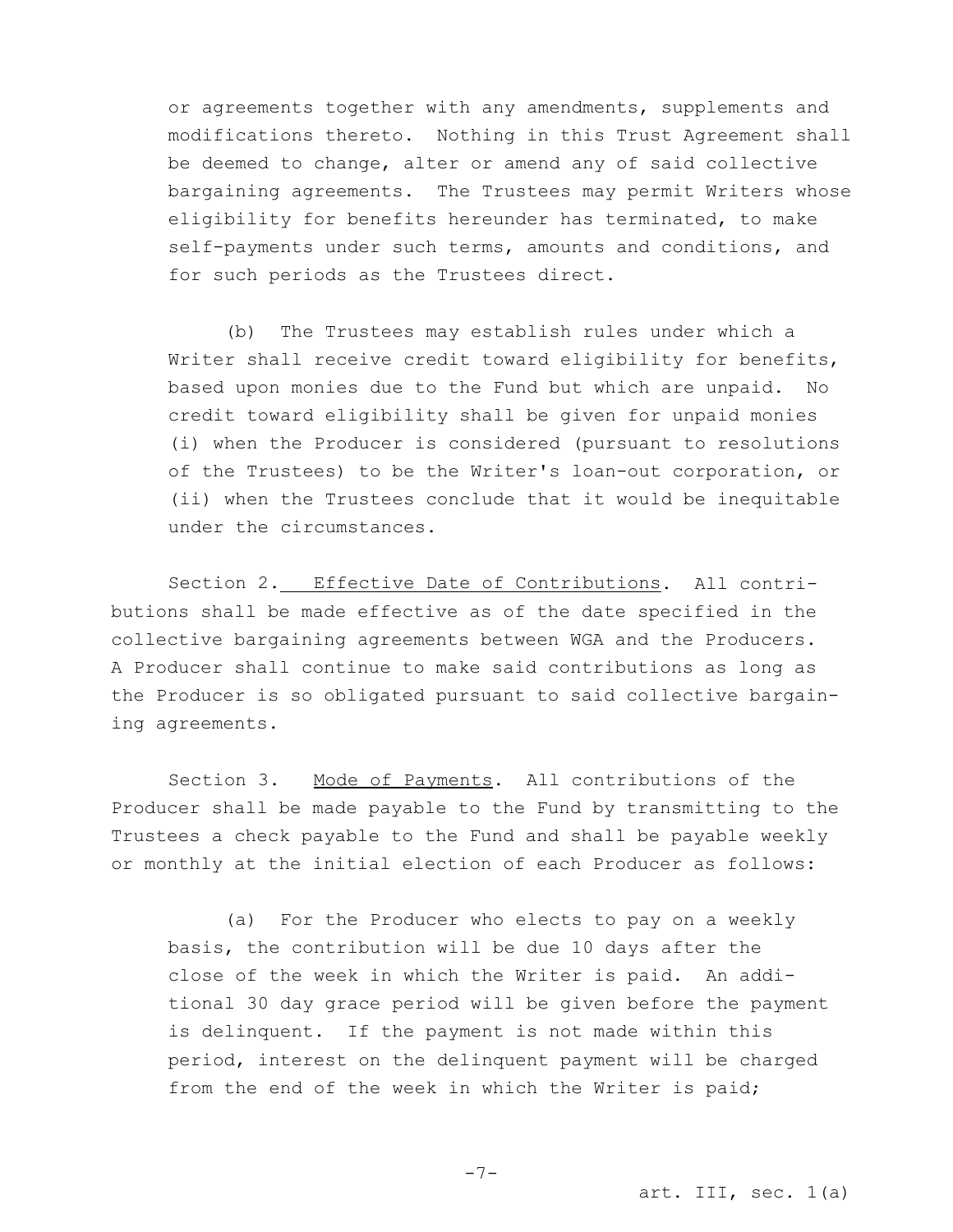(b) For the Producer who elects to pay on a monthly basis, the contribution will be due 10 days after the close of the month in which the Writer is paid. An additional 10-day grace period will be given before the payment is deemed as delinquent. If the payment is not made within this period, interest on the delinquent payment will be charged from the end of the month in which the Writer is paid; and

(c) If no election is made, the Producer shall be deemed to have elected the weekly basis.

(d) The original election may be changed only by approval of the Trustees.

Section 4. Default in Payment. The failure of a Producer to pay contributions timely shall constitute a default by that Producer.

A Producer in default shall be required to pay interest from the date set forth in Section 3, above, until receipt by the Fund of the delinquent contributions. The Producer shall also be required to pay liquidated damages and audit fees, and all expenses of collection, including legal fees incurred by the Trustees. The Trustees shall by resolution periodically establish the rate of interest and amount of liquidated damages, as well as the circumstances under which interest, liquidated damages, audit fees, and expenses of collection may be waived.

The Trustees may take any action necessary to enforce this section. In addition to all other rights, if such default exceeds twenty-one (21) days the Trustees in their discretion by a resolution duly adopted may terminate the Producer as a party under this Plan. No terminated Producer shall be eligible to again become a party unless all past obligations to the Fund are paid.

 $-8-$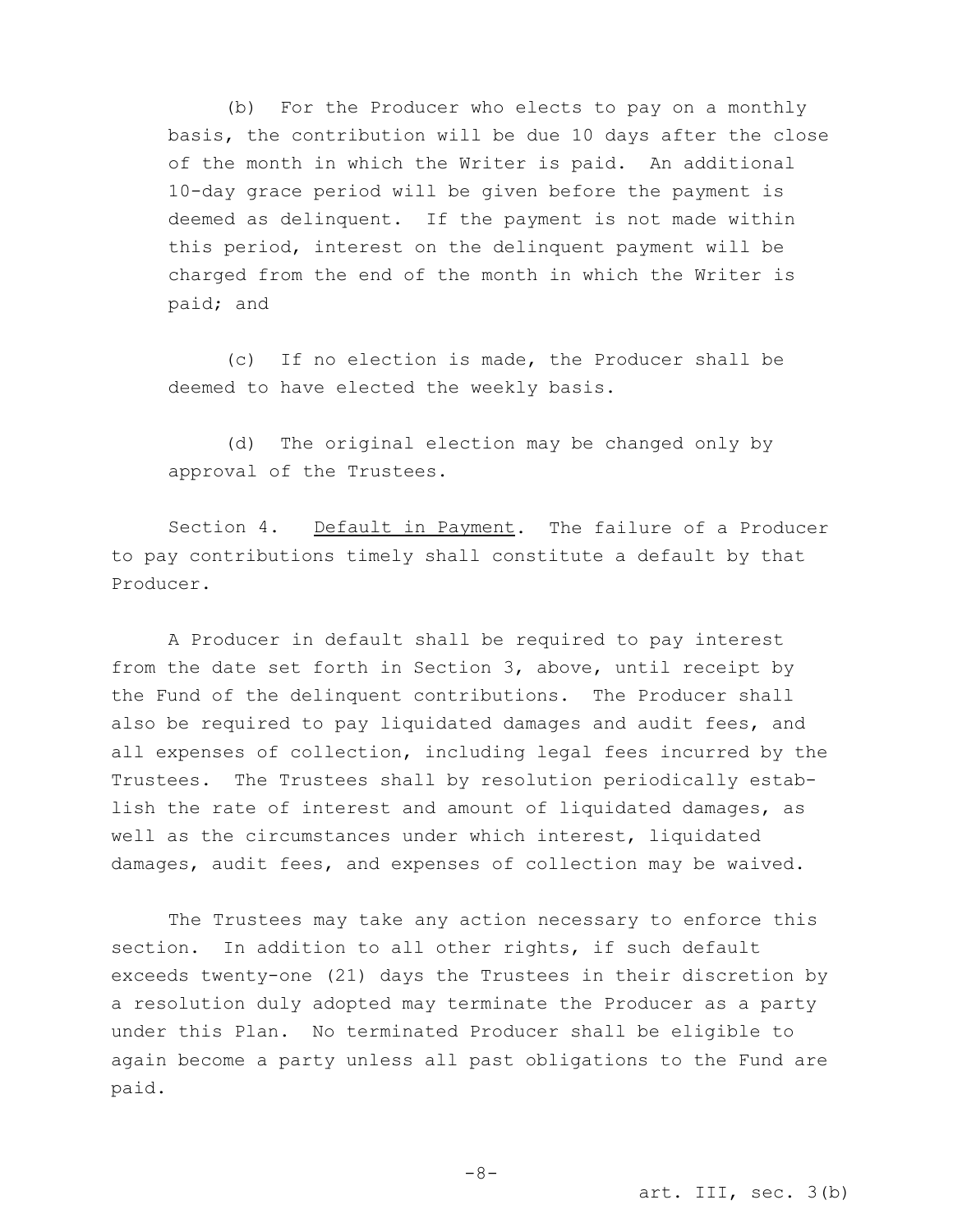Section 5. Request for Information. The Producers and/or WGA will furnish to the Trustees at their request any information which is necessary or desirable for the proper and efficient administration of the Health Fund. The Trustees may, at reasonable times and during normal business hours of any Producer, audit or cause to be audited the records of any Producer which may be pertinent to contributions or reports furnished pursuant to this Agreement. If the Trustees determine that a Producer has not provided requested information or made available its records for audit, the Trustees shall recover from the Producer the attorneys fees and costs incurred by the Trustees in securing the information or audit.

Section 6. No Reversion. No portion of any contribution to the Health fund may be paid to or may revert to any Producer, even in the event of a termination of the Health Fund.

Section 7. Advancement of Premium. Upon the failure of any Producer to make the required contributions when due hereunder, the Trustees shall have the right and power to pay or provide for payment from the Health Fund of any premiums necessary to provide the benefits under the plan of benefits adopted pursuant hereto for the eligible Writers of such delinquent Producer, but the Trustees shall not be obligated, either to said Writers or said Producer, to make or provide such payments, and the Trustees shall incur no liability whatsoever, either individually or collectively, for their failure or refusal to do so. In the event such payments are made by the Trustees from the Health Fund on behalf of a delinquent Producer, the Health Fund shall be reimbursed by said Producer for such payments, and the fact that the Trustees may have made such payments shall not alter nor diminish the obligations of such Producer or the rights of the Trustees under this Article.

 $-9-$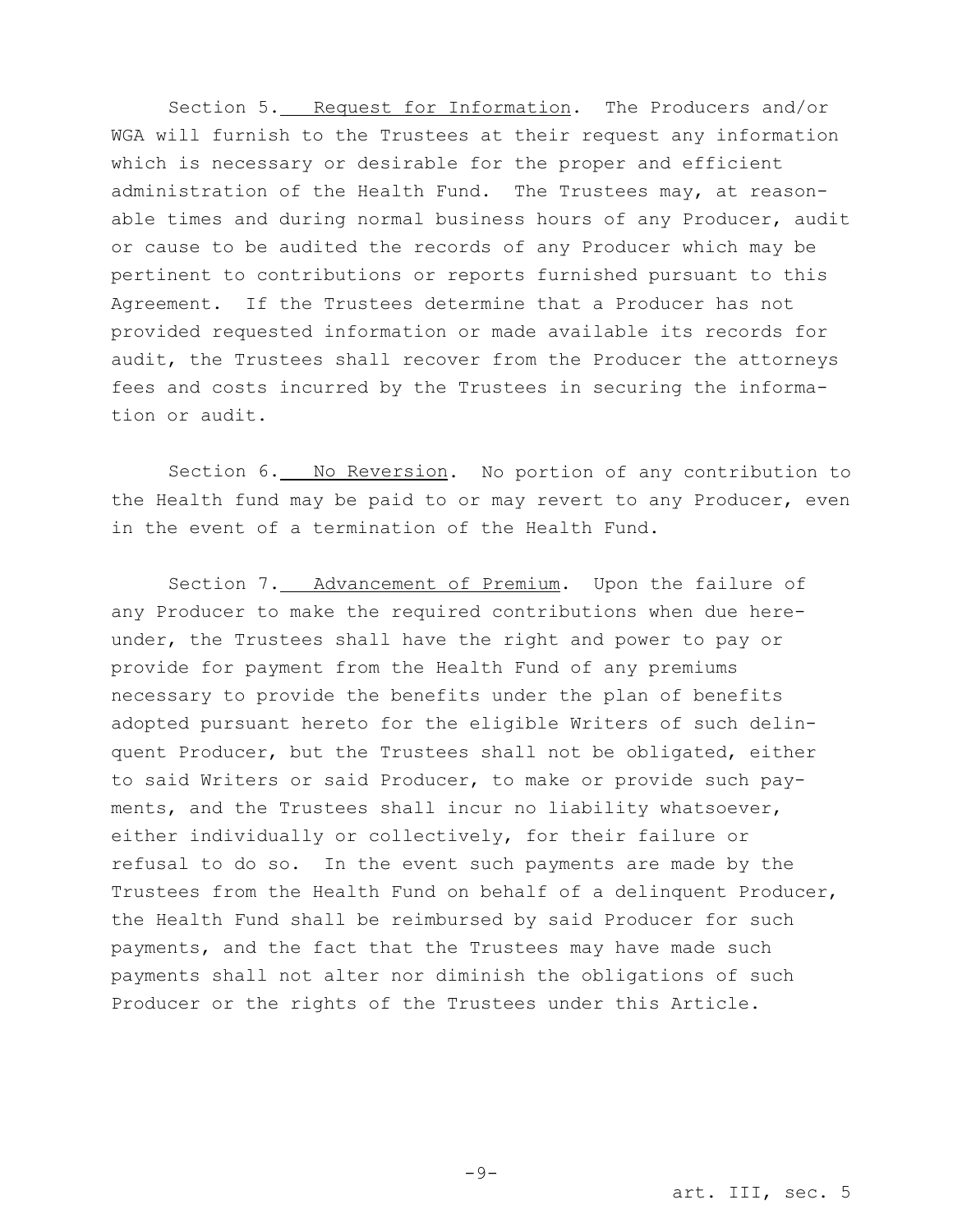Section 8. Recovery of Costs in Cases of Ineligible Participation.

(a) Circumstances under which liability exists. The responsible Producer and Writer shall be jointly and individually liable to the Health Fund for the amounts described in subsection (b), below, where the Producer makes or participates in making contributions to the Health Fund on behalf of a Writer under these circumstances:

(i) where the Writer has not performed writing services covered by a collective bargaining agreement, or

(ii) where the contributions for the Writer are in an amount greater than that called for by the collective bargaining agreement, or

(iii) where as a result of the contributions the Writer or another person receives benefits for which the Writer or other person is not eligible under the Health Fund's rules.

(b) Amount of liability. Under the circumstances listed in subsection (a), above, the Producer and the Writer shall be jointly and individually liable to the Health Fund for:

(i) the sum of (A) the greater of (1) the cost to the Health Fund of insurance premiums the Health Fund paid, or (2) benefits the Health Fund's insurance carrier paid on behalf of the Writer or other person, and (B) the benefits the Health Fund paid on behalf of the Writer or other person; and

(ii) the Health Fund's audit costs; costs of collection (including attorneys fees and costs of suit);

 $-10-$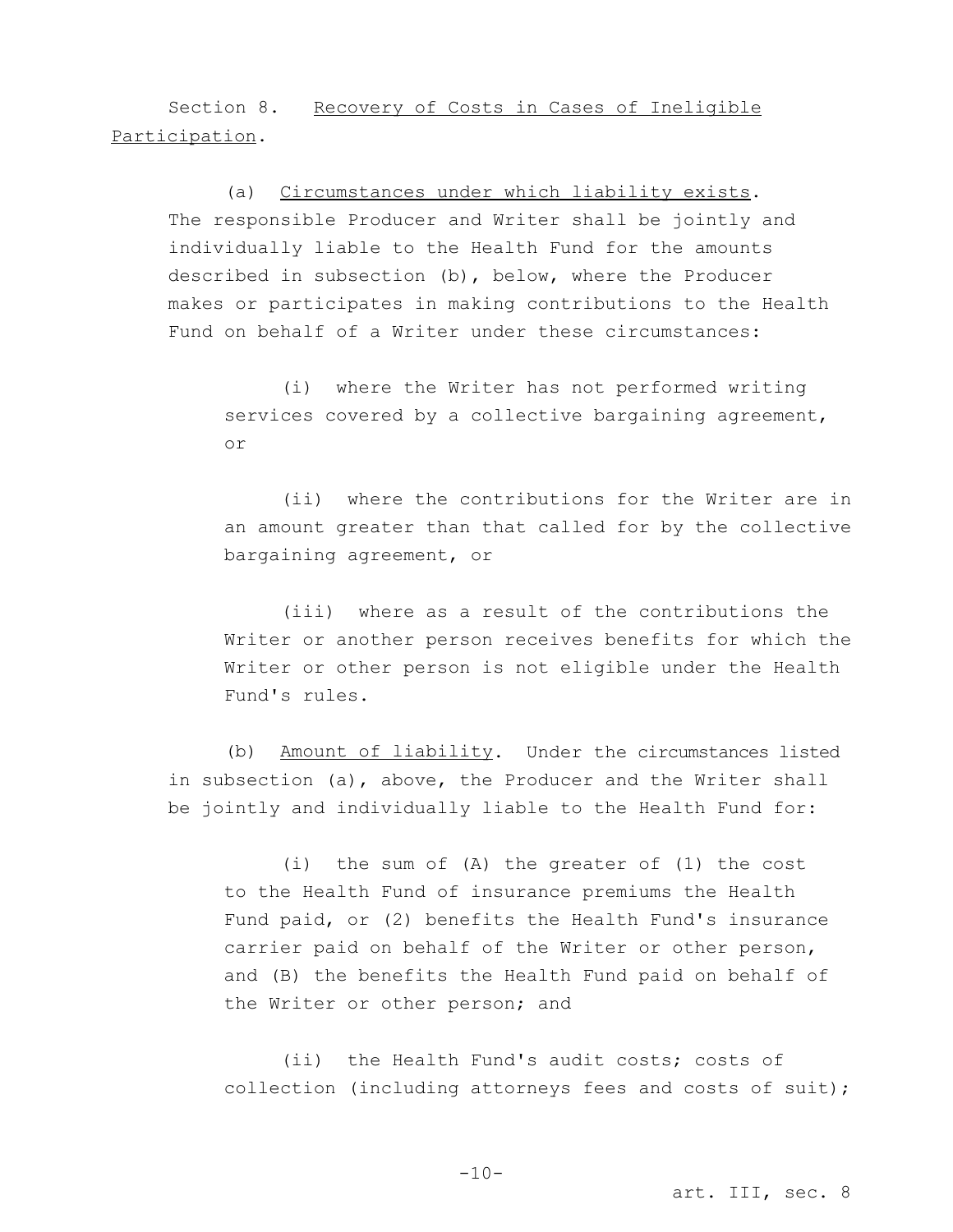and interest at the rate of 10% per year on the monies the Health Fund or its insurance carrier paid, from the date the monies were paid.

(c) Definitions. For purposes of this Section 8, the term "Writer" includes a person on whose behalf a Producer or other person makes contributions to the Health Fund, even if that person is not a Writer within the meaning of Article I, Section 5; and the term "Producer" includes a person or entity making contributions to the Health Fund, even if the person or entity is not a Producer within the meaning of Article I, Section 2.

# ARTICLE IV. Creation of Health Fund

Section 1. Name. There is hereby established the Writers' Guild-Industry Health Fund.

Section 2. General Purpose. The Health Fund shall be a trust fund for the purpose of providing health benefits (as such benefits are more fully defined in Section 4 of this Article IV) for eligible Writers and their dependents, and, in the discretion of the Trustees, death benefits for their beneficiaries. The Trustees may provide health benefits for Retirees and their dependents in such form and manner as the Trustees may determine from time to time.

Section 3. Assets of the Health Fund. The assets of the Health Fund shall consist of the contributions to the Health Fund made by the Producers as required by the collective bargaining agreements in force and effect and payments by Writers whose eligibility for benefits have terminated, together with such policies purchased therewith and the dividends, rate credits, refunds and other sums payable to the Trustees thereon, and any other monies, property or things of value and the interest derived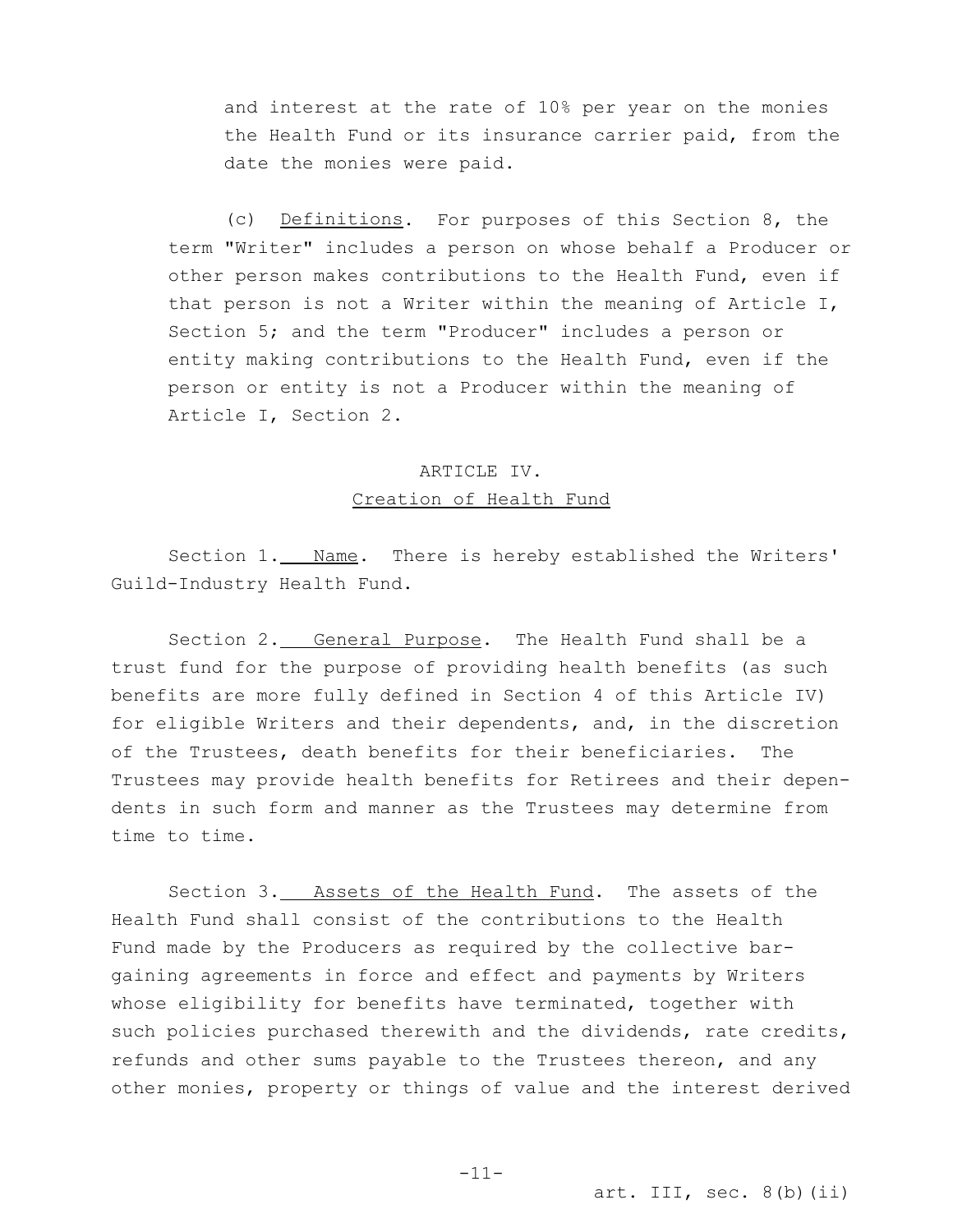therefrom received and held by the Trustees as assets of the Health Fund for the uses and purposes set forth in the Trust Agreement.

Section 4. Benefits. The Trustees shall have full authority to determine the form, nature and amount of benefits to be provided and the rules of eligibility therefor and the effective dates thereof except that said benefits must be limited to one or more of the following: death, accidental death, injury, disability, hospitalization, surgical expenses and medical expenses, and any other similar types of benefits permitted by law to be paid from the Health Fund; and said benefits shall in no event include any pension benefits.

Section 5. Health Benefit Plan. The Trustees shall formulate, adopt and embody in a written Health Benefit Plan the provisions, regulations and conditions of the benefits program herein contemplated, as determined by the Trustees. Copies or summaries of said Health Benefit Plan shall be made available to the Writers, the Retirees, WGA and the Producers, in such form and manner as the Trustees may determine.

Section 6. Amendment. The Trustees may amend the Health Benefit Plan from time to time, provided that the amendments comply with the purposes above stated and do not violate the collective bargaining agreements in force between WGA and the Producers. Copies or summaries of each amendment adopted by the Trustees shall be made available to the Writers, the Retirees, WGA and the Producers, in such form and manner as the Trustees may determine.

Section 7. Expenditures. The Trustees shall use and apply the assets of the Health Fund for the following purposes:

(a) To pay all reasonable and necessary expenses which may be incurred in collecting the contributions

art. IV, sec. 3

-12-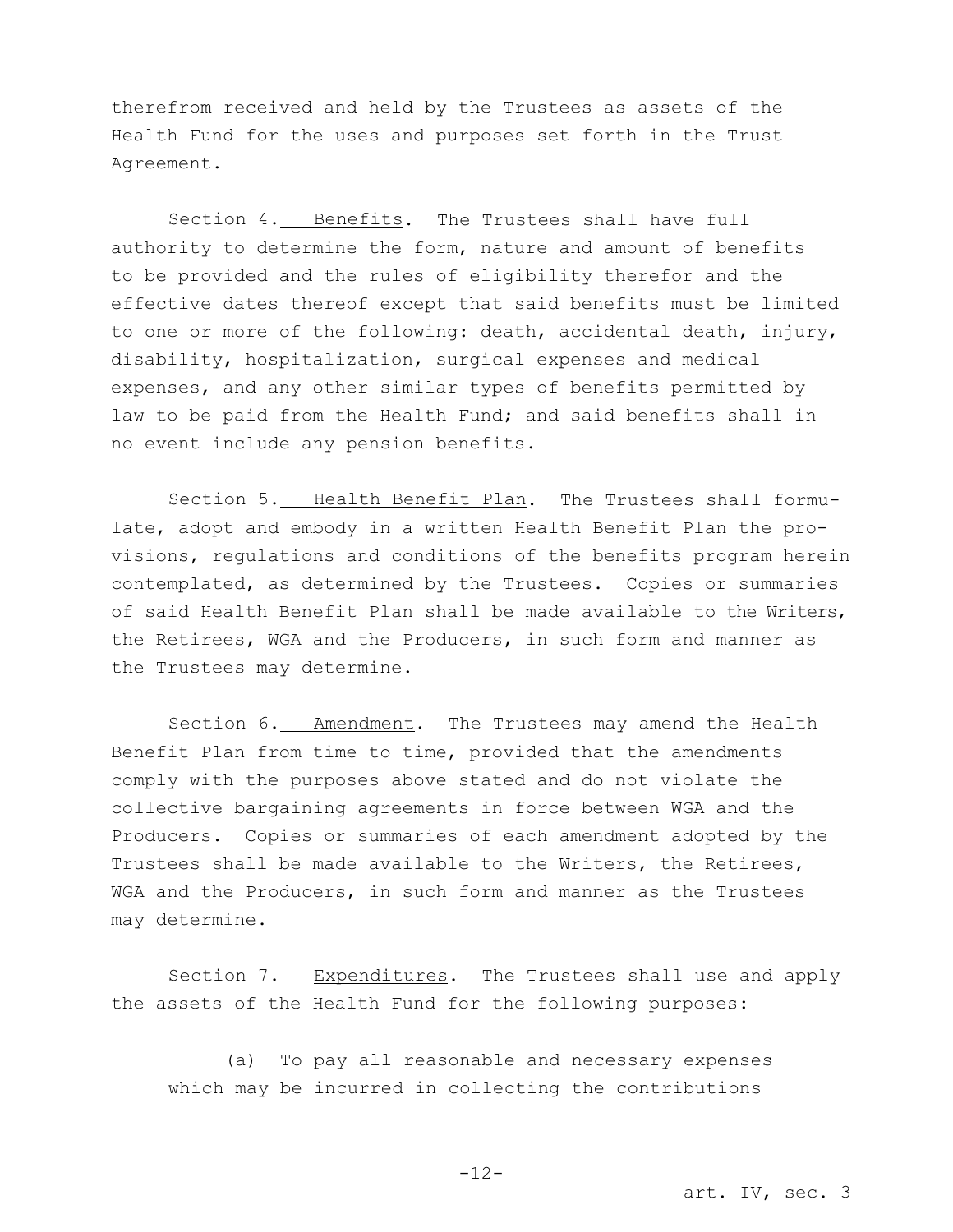required to be made by the Producers and in establishing and administering the Health Fund with all of the powers set forth in Article V hereof.

(b) To pay for the benefits that the Trustees determine to provide.

Section 8. Compliance with Applicable Laws. It is the intention of the parties that the Health Benefit Plan and any and all amendments thereto shall at all times:

(a) Be and remain in compliance and conformity with all applicable laws and regulations, including but not limited to all applicable provisions of the Labor Management Relations Act and any other applicable valid Federal or State laws or rules or regulations, and

(b) Be and remain such that all contributions of Producers thereto will be fully deductible by the Producers for federal income and franchise tax purposes, and

(c) Be and remain such that contributions to the Health Fund satisfy the requirements of the Fair Labor Standards Act to the extent, if any, that such Act is applicable to the employments covered hereby, in order that contributions by Producers are excluded from employees' regular rate for overtime computation purposes, and

(d) Be and remain such that contributions to the Health Fund shall not be subject to deductions under and for the purposes of the California Unemployment Insurance Act, the Federal Unemployment Tax Act, the Social Security Act, or the Federal Insurance Contributions Act or any similar legislation, and

(e) Be and remain such that the Health Fund shall be exempt from federal income and state franchise tax purposes.

art. IV, sec.  $7(a)$ 

-13-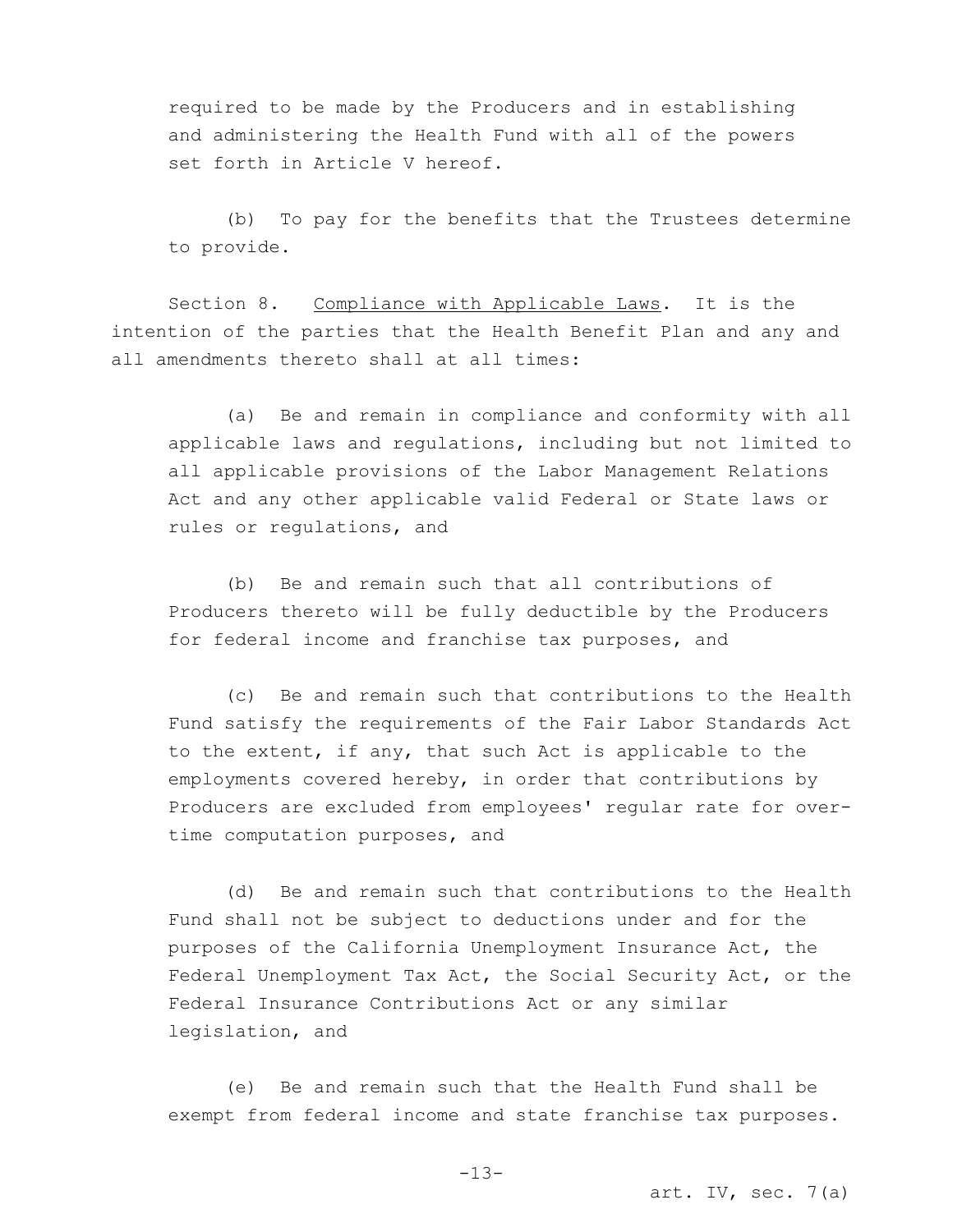To these ends the Trustees shall from time to time promptly amend this Trust Agreement and the Health Benefit Plan in any respect necessary or appropriate to make the provisions conform and comply with these laws, rules and regulations. Any such amendment shall be made effective retroactively, if necessary, to such date as the circumstances require in order to obtain and maintain the continuity of such compliances and conformities. If the Trustees elect to do so, the Health Benefit Plan and all amendments thereto shall be submitted to the Internal Revenue Service or other authorized agency for approval under the applicable provisions of the Internal Revenue Code so that all contributions of Producers thereto will qualify for deduction by the Producers for tax purposes and the Health Fund will retain its tax-exempt status, and in the event of failure to obtain approval of the Health Benefit Plan as so qualified under said Internal Revenue Code the Trustees shall immediately, and retroactively if necessary, make such revisions as are necessary to obtain such approval.

#### ARTICLE V.

#### Powers, Duties and Obligations of Trustees

Section 1. Construction of Agreement. The Trustees shall have the power and authority to administer this Trust Agreement and the Health Benefit Plan and shall have the maximum discretion permitted by law to construe the provisions and the terms used in the Trust Agreement and Plan, and any construction adopted or decision made by the Trustees in good faith shall be binding upon the Unions, the Producers, the Writers, the Retirees, and their beneficiaries. The Trustees may, subject to the provisions of the Trust Agreement and the Plan, establish rules and regulations for the operation of the Trust Agreement and the Plan and may revise such rules and regulations from time to time.

Section 2. General Powers. The Trustees, on behalf of the WGA, the Producers, the Writers, the Retirees, and their

art. IV, sec.  $8(e)$ 

-14-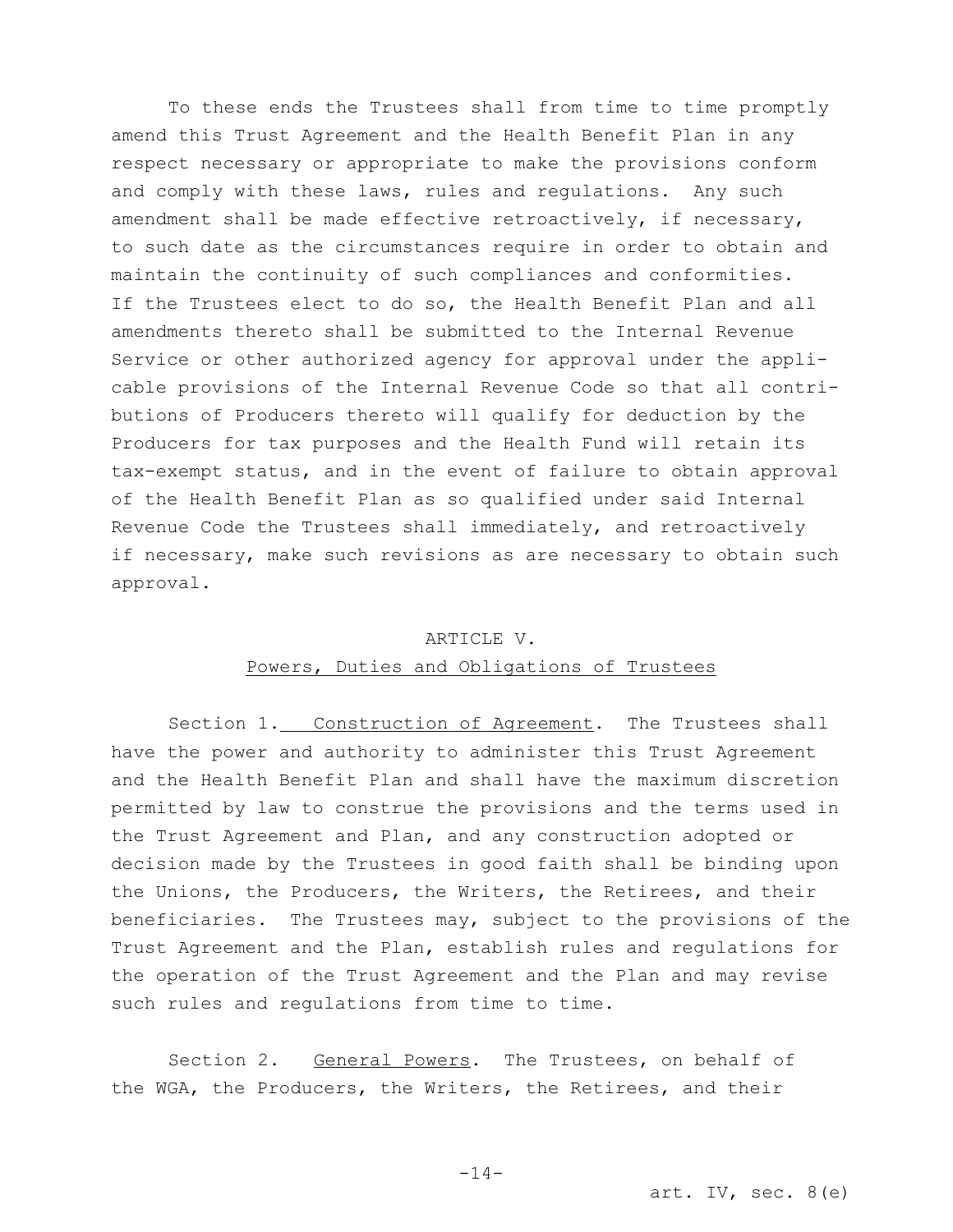beneficiaries, shall be the Fiduciary with respect to the control and management of the Plan except as otherwise provided herein and except to the extent that the Trustees have delegated Fiduciary duties in accordance with Section 2(m) of Article V, shall enforce the Trust Agreement and the Plan in accordance with its terms and shall have all powers necessary to administer the Trust Agreement and the Plan in accordance with its terms, including, but not by way of limitation the following powers in addition to such other powers as are set forth herein or conferred by law:

(a) To provide for the payment of and pay all reasonable and necessary expenses of collecting contributions and administering the affairs of the Plan and Fund, including the payment of all expenses which may be incurred for or in connection with the establishment and maintenance of the Plan, the Trust, and the Fund, the payment for the employment of such administrative, legal, actuarial, investment and other expert assistance or service, the payment for the employment of such auditing, bookkeeping and clerical service or assistance, and the payment for the leasing or purchasing of such premises, material, supplies and equipment, as the Trustees in their discretion find necessary or appropriate in the performance of their duties with due regard to an economical administration. For the purpose of paying all such expenses the Trustees may advance the necessary monies from the Fund since the Fund is to bear the entire cost of administration.

(b) To maintain a bank account or accounts in a selected bank or banks in the name of the Writers' Guild-Industry Health Fund for depositing the amounts received by virtue of subparagraph (a) and to withhold monies from such account or accounts for the purpose of paying the expenses set forth in subparagraph (a). All withdrawals of money from such account shall be made only upon checks signed by such person or persons as may be authorized in writing by the

 $-15-$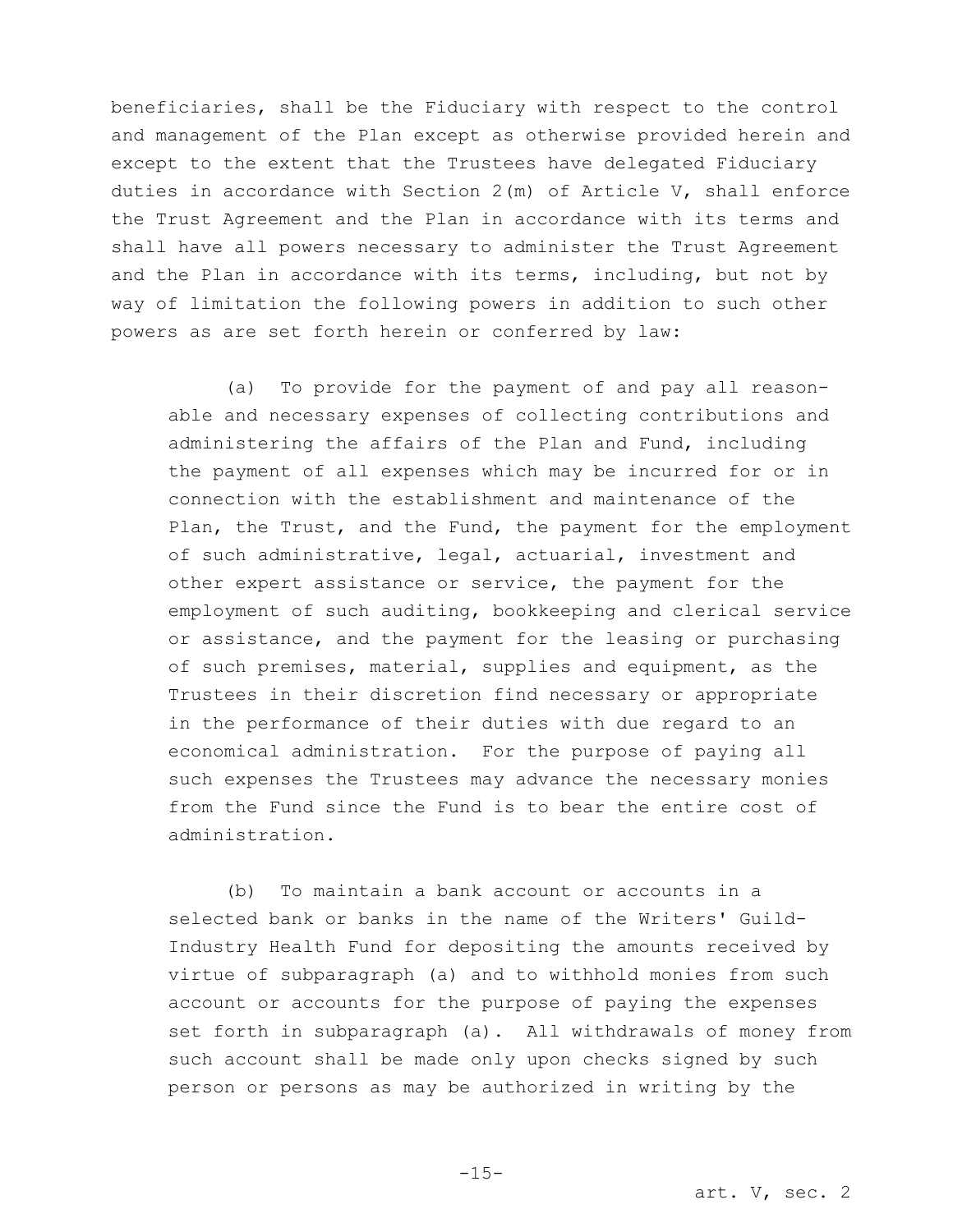Trustees to sign such checks. The person or persons so authorized to sign checks or to handle such monies shall each be bonded by a duly authorized surety company in such amounts as may be determined from time to time by the Trustees. The cost of premiums on such bonds shall be paid out of the Fund.

(c) To negotiate and execute with a Corporate Co-Trustee selected by the Trustees a Trust for the establishment of a Fund to effectuate this Plan, the provisions of such Trust to be consistent with the provisions of this Plan, and to amend or modify such Trust or change the Corporate Co-Trustee, and to enter into any and all contracts and agreements for carrying out the terms of this Plan and the Fund. The Trust so negotiated and executed shall be used to fund and pay benefits under the Plan.

(d) To receive from the Producers in accordance with Article III, the Producers' checks in payment of contributions and, after reviewing and accepting such checks, to forward such checks to the Corporate Co-Trustee for deposit in the Fund.

(e) To determine all questions relating to the eligibility of Writers to participate.

(f) To authorize the payment of benefits and disbursements by the Corporate Co-Trustee from the Fund.

(g) To designate, by resolution, the Corporate Co-Trustee or one or more Investment Managers as the Fiduciary with respect to the investment, control and management of Trust assets, such designation to be effective on the date specified in the resolution. Upon the effective date of such designation, the Trustees shall no longer be the Fiduciary with respect to the investment, management, and control of those Trust assets allocated

 $-16-$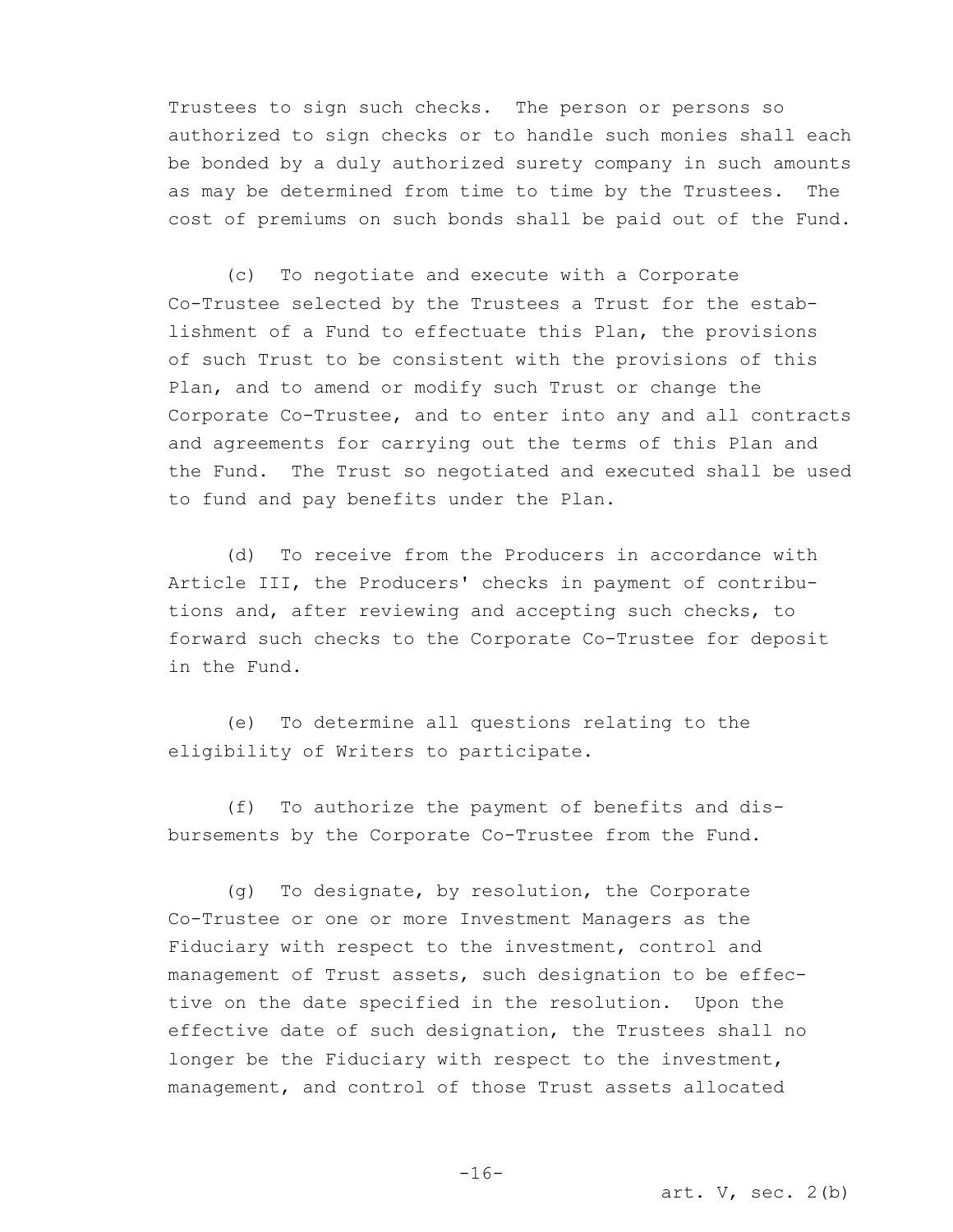to that Investment Manager and shall exercise their powers in that respect subject to the direction of the Corporate Co-Trustee or Investment Manager or Managers. If an Investment Manager or Managers is thus designated, each named Investment Manager shall accept its responsibility in writing; affirm its qualifications as either (i) a registered investment adviser under the Investment Advisers Act of 1940, (ii) a bank, as defined in that Act, or (iii) an insurance company qualified to perform investment advisory services under the laws of more than one state; and acknowledge in writing that it is the Fiduciary with respect to investment, management, and control of Trust assets. If an Investment Manager or Managers is designated pursuant to this paragraph, a copy of such affirmation and acceptance shall be furnished to the Corporate Co-Trustee along with the written notice of designation.

(h) The Corporate Co-Trustee or Investment Manager or Managers acting as Fiduciary from time to time with respect to investment, control and management of Trust assets shall have the power:

(A) To invest and reinvest such part of the assets and the income of the Health Fund as in their sole judgment is advisable, in such securities and other investments, including bonds, common and preferred stocks, notes, mortgages, trust deeds or other property (real, personal or mixed), tangible and intangible, as they may select in their sole discretion, whether or not the same be authorized by law for the investment of trust funds generally, except that the Corporate Co-Trustee or Investment Manager shall have authority to invest in or retain stock or obligations of the Corporate Co-Trustee or any of its affiliates; provided that investment or retention of such stock or obligations is permitted under ERISA, and such investment or retention is at the

-17-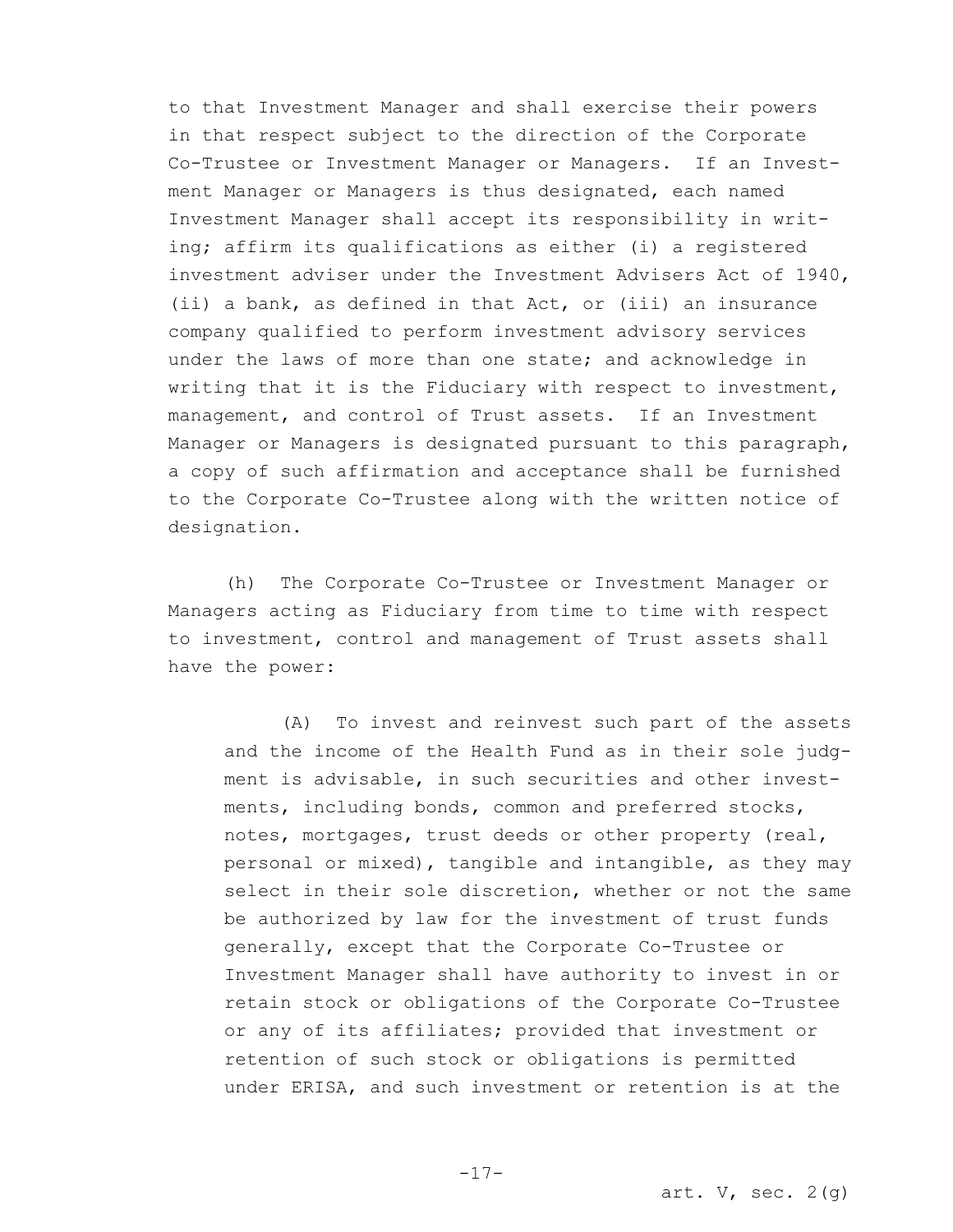direction of a Fiduciary other than the Corporate Co-Trustee;

(B) To sell, exchange, lease, convey or dispose of any property whether real or personal at any time forming a part of the Health Fund upon such terms as they may deem proper, and to execute and deliver any and all authorizations, instruments of conveyance and transfer in connection therewith;

(C) To vote in person or by proxy securities held by the Health Fund, and to exercise or cause to be exercised any other rights of whatsoever nature pertaining to securities or any other property held hereunder;

(D) To exercise options, conversion privileges, or rights to subscribe for additional securities and to make payments therefor;

(E) To consent to or participate in dissolutions, reorganizations, consolidations, mergers, sales, leases, mortgages, transfers or other changes affecting securities held by the Health Fund and in connection therewith, and to pay assessments, subscriptions or other charges;

(F) To compromise, settle, arbitrate and release claims or demands in favor of or against the Health Fund on such terms and conditions as the Trustees may deem advisable;

(G) To establish and accumulate reserves up to such amounts as are adequate in the opinion of the Trustees to carry out the purposes of the Health Fund;

art.  $V$ , sec.  $2(h)$  (A)

-18-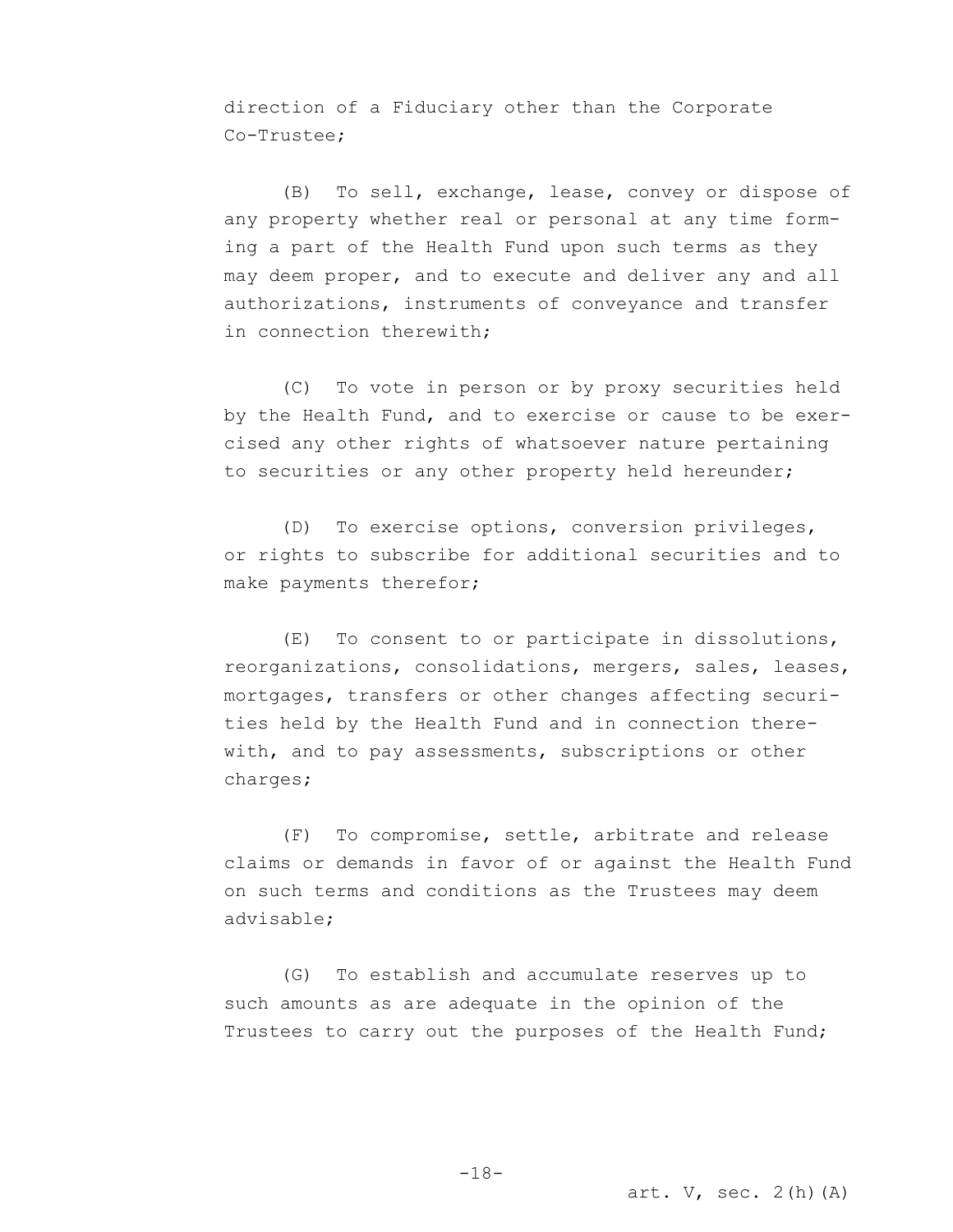(H) To borrow money in such amounts and upon such terms and conditions as shall be deemed advisable or proper by the Trustees to carry out the purposes of the Health Fund and to pledge any securities or other property of the Health Fund for the repayment of any such loans; and

(I) To hold or require the Corporate Co-Trustee to hold part or all of the assets of the Health Fund uninvested.

(i) To maintain all the necessary records for the administration of the Plan other than those maintained by the Insurance Company or Corporate Co-Trustee and to receive, review and approve or disapprove the annual financial reports of the Corporate Co-Trustee.

(j) To make periodic valuations of the Fund as set forth in Article IV and to approve the actuarial assumptions to be used therein.

(k) To collect, analyze and prepare statistical data with respect to the administration of the Plan and to make an annual report on the operation of the Plan.

(l) To prepare and distribute information explaining the Plan in such manner and to such persons as the Trustees determine.

(m) To appoint, as an employee of this Plan, an Administrator, as defined in Section 3(16)(A) of ERISA, and delegate to such Administrator such powers and duties in connection with the administration of the Plan as the Trustees may from time to time prescribe.

 $-19-$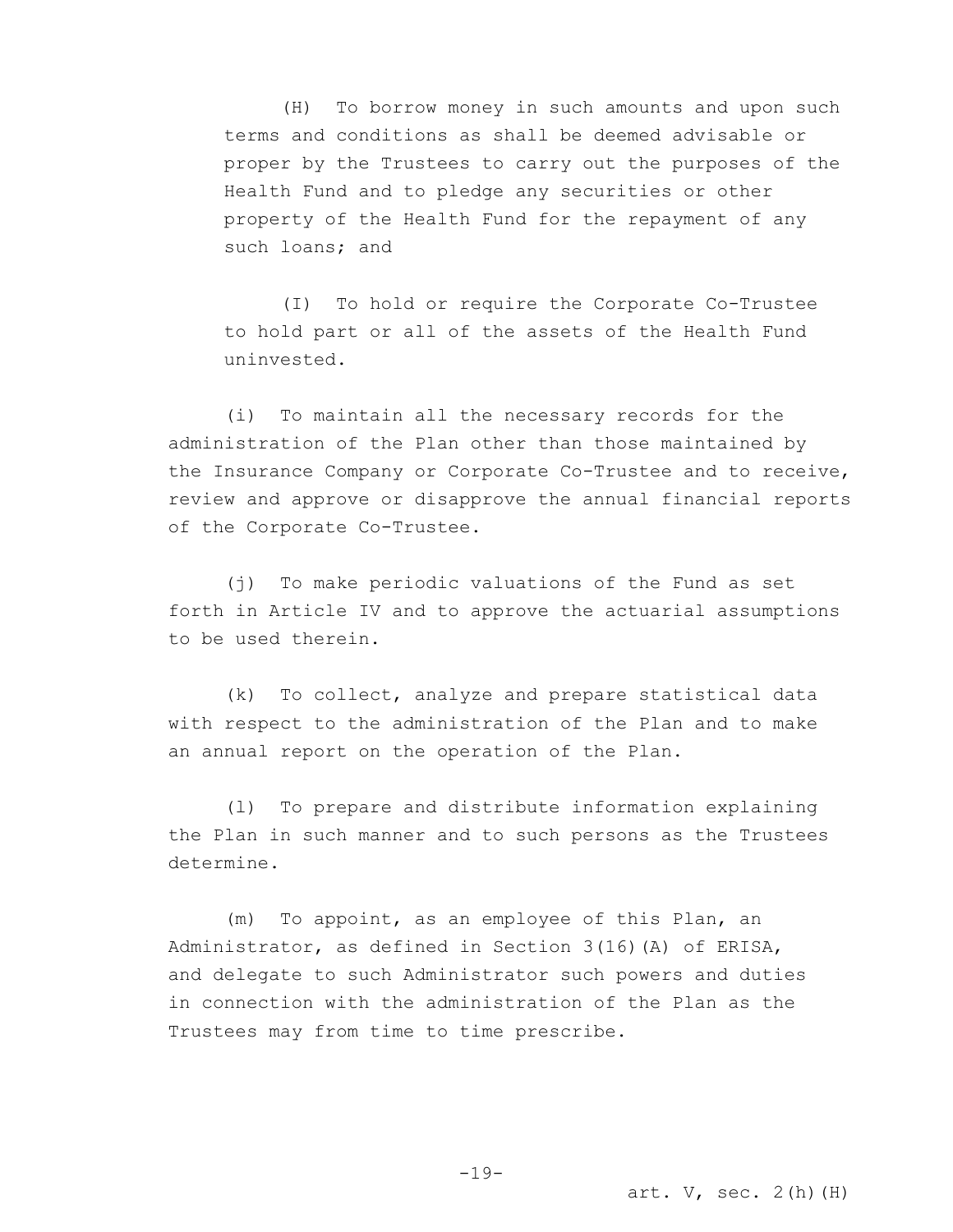(n) To establish claims procedures consistent with regulations of the Secretary of Labor for presentation of claims by Writers, Retirees, and their beneficiaries for Plan benefits, consideration of such claims, review of claim denials and issuance of decisions on review.

(o) Generally to do all such acts, execute all such instruments, take all such proceedings and exercise all such rights and privileges as are necessary in the administration of this Plan.

(p) To pay or provide for the payment of premiums on such policies of insurance as the Trustees may see fit to purchase to provide for the benefits to be provided hereunder; to exercise all rights or privileges granted to the policy holder by the provisions of each such policy or allowed by the insurance carrier of such policy, and to agree with such insurance carrier to any alternation, modification or amendment of such policy, and to take any action with respect to such policy or the insurance provided thereunder which the Trustees in their discretion may deem necessary or advisable, and such insurance carrier shall not be required to inquire into the authority of the Trustees with respect to any such action.

(q) To the extent permitted by law and governmental regulation, and in order that their employees may be permitted to become eligible for and to receive benefits under the Health Benefit Plan established hereunder, the Trustees may permit the Fund Office, the WGA, the Interguild Federal Credit Union, and the Producer-Writers Guild of America Pension Plan Office, or any one or more of them, to be, for such purpose, regarded as an employer hereunder. In each such event, the Trustees shall determine the eligibility requirements applicable to each such group of employees and the contributions required respectively on account of each

 $-20-$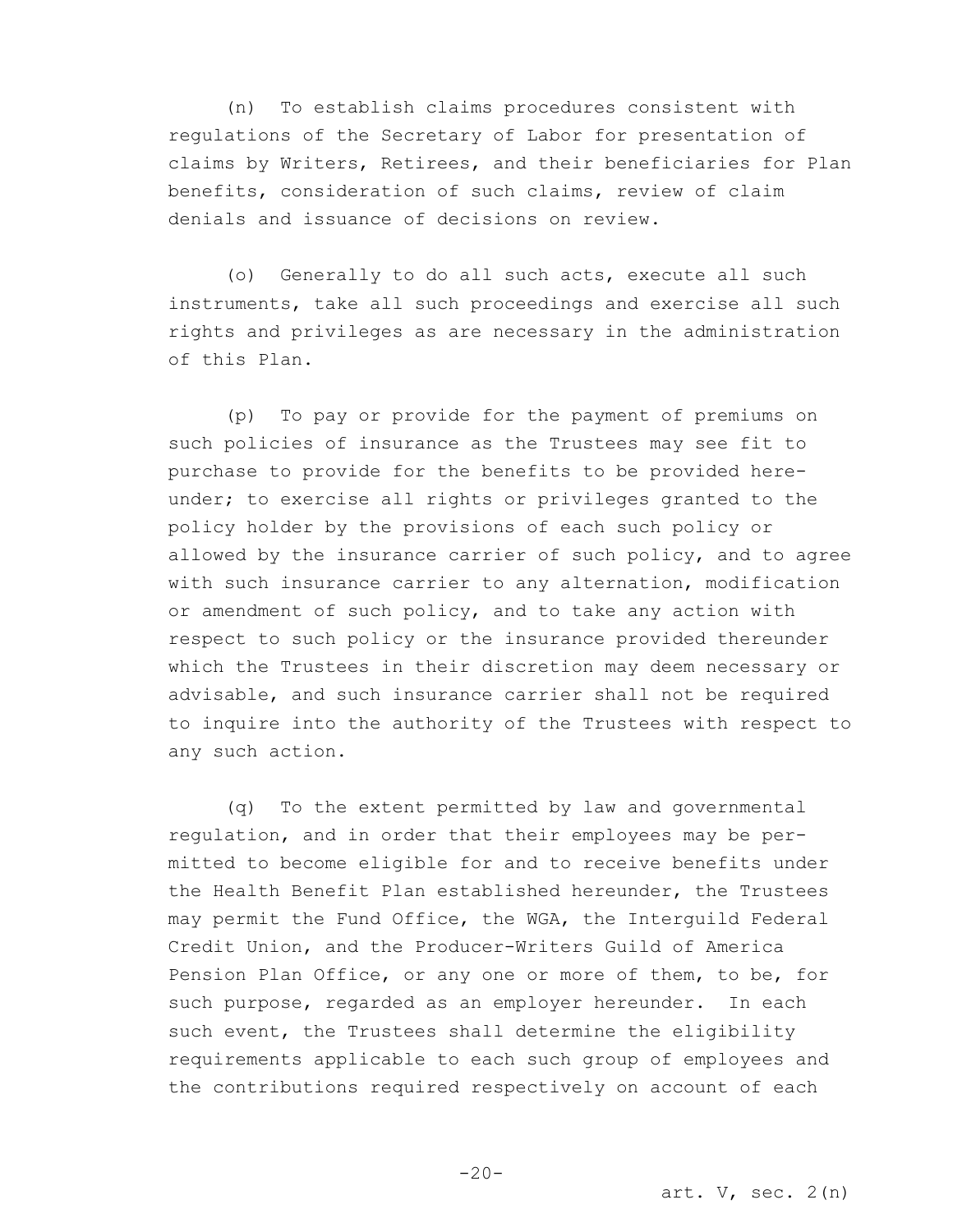such group of employees, and as to each such group the contributions so required shall be paid by the respective employer of such group. The Trustees may also become a party to the Producer-Writers Guild of America Pension Plan and make contributions to such Plan on behalf of Fund Office employees.

(r) The Health Benefit Plan may reimburse any person then eligible for benefits for amounts paid by them as premiums to the Social Security Administrator for voluntary supplementary medical insurance for them or their eligible dependents under the provisions of Part B of Title XVIII of the Social Security Act commonly known as "Medicare." An application for such reimbursement shall be made in writing on a form and in the manner prescribed by the Trustees. Reimbursement of the Medicare fee shall be made from the beginning of the month for which the person has paid premiums for the supplementary medical insurance, but not earlier than a date 11 months prior to the month in which the Medicare Reimbursement Application is received and shall continue on a calendar quarterly reimbursement basis for so long as the Writer or Retiree shall continue eligible for participation in the Health Benefit Plan.

Notwithstanding the foregoing, the investment, management, and control of all Trust assets with respect to all matters described in paragraph (h), above, shall be the sole responsibility of the Corporate Co-Trustee or Investment Manager or Managers, who shall be the Fiduciaries with regard to such matters for purposes of ERISA. For purposes of ERISA, the Trustees shall not be the Fiduciary with respect to the investment, management, or control of the Trust assets with regard to such matters and shall have no responsibility or authority with respect to such matters.

-21-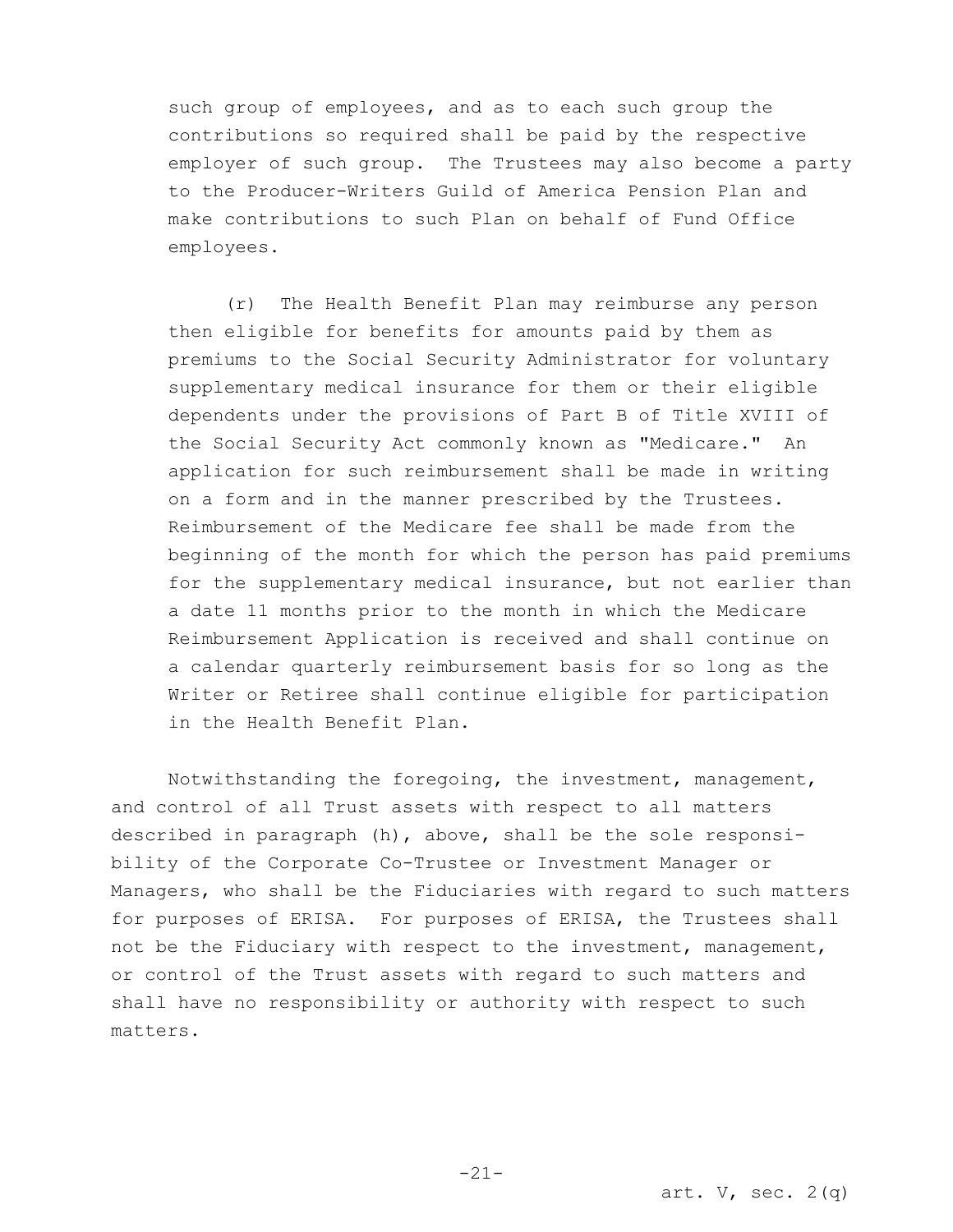It is the intent of all Fiduciaries under the Plan and Trust that each Fiduciary shall be solely responsible for its own acts or omissions. Except to the extent imposed by ERISA or the Code, no Fiduciary shall have the duty to question whether any other Fiduciary is fulfilling any or all of the responsibilities imposed upon such other Fiduciary by ERISA or by any Regulations or Rulings issued thereunder. No Fiduciary shall have any liability for a breach of fiduciary responsibility of another Fiduciary with respect to the Plan or Trust unless that Fiduciary knowingly participates in such breach, knowingly undertakes to conceal such breach, has actual knowledge of such breach and fails to take reasonable remedial action to remedy said breach or, through the Fiduciary's negligence in performing specific fiduciary responsibilities, has enabled such other Fiduciary to commit a breach of the latter's fiduciary responsibilities.

Section 3. Other Collective Bargaining Agreements. In addition to the Producers which are parties to the Writers' Guild-Industry Health Fund Trust Agreement, any employer who enters into or becomes bound by a WGA collective bargaining agreement, to which this Trust Agreement is annexed with the approval of the Trustees, may become a party to this Trust Agreement and contribute to the Health Fund pursuant to the terms hereof, upon the vote of three-fourths of the Trustees present and voting at a meeting of the Trustees at which a quorum is present. Any Trustee may require a unit vote in accordance with the provisions of Section 5 of Article VI.

# Section 4. Participation of New Producers; Participation Agreements.

(a) The Trustees shall promulgate such requirements, rules and regulations for the participation of new Producers in the Health Fund as the Trustees may in their discretion deem proper and necessary for the sound and efficient

art.  $V$ , sec.  $2(r)$ 

-22-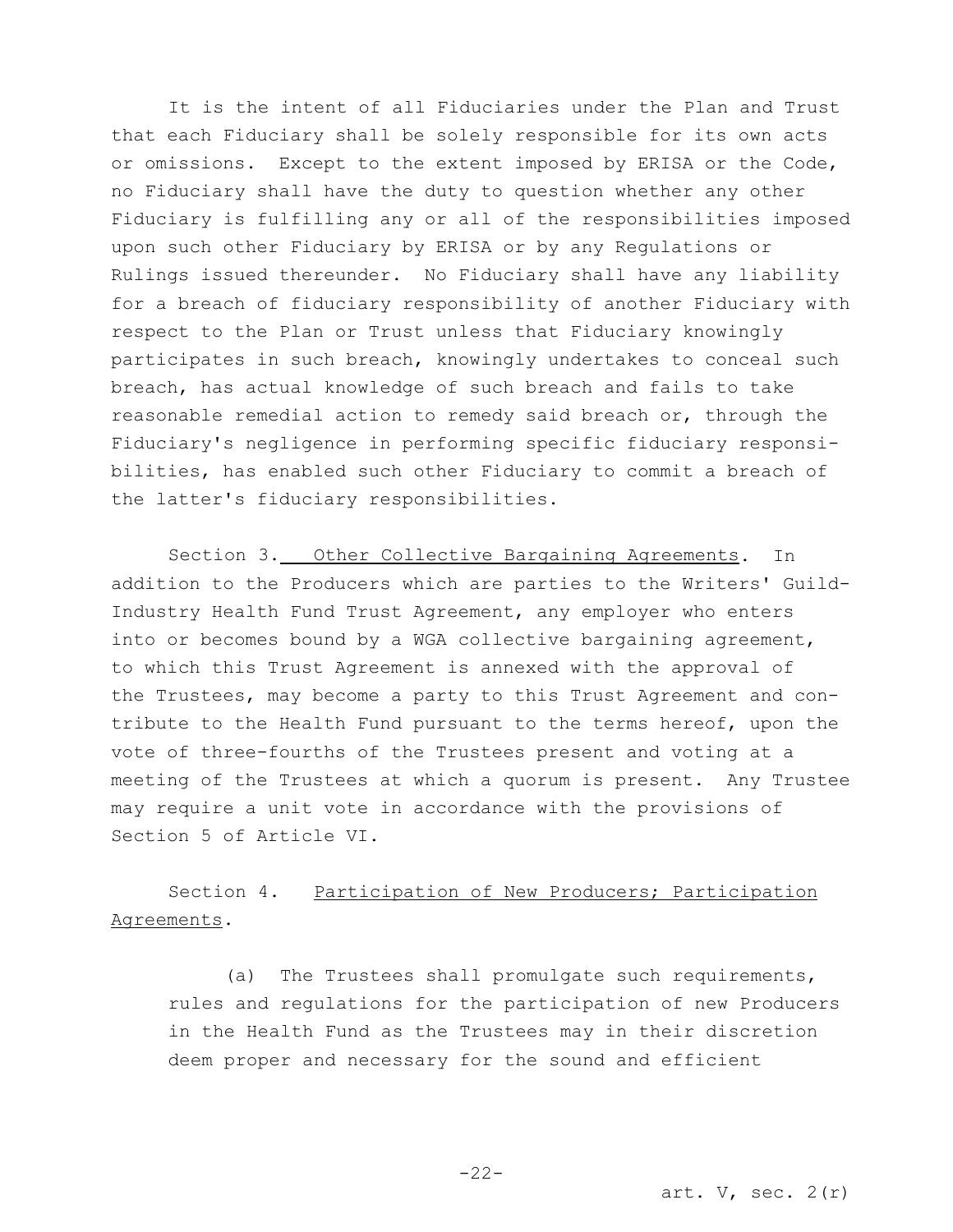administration of the Health Fund, provided that such requirements, rules and regulations are not inconsistent with the Trust Agreement.

(b) All Producers may be required by the Trustees to sign written instruments of participation as a condition of participation, which instruments shall be in such form as the Trustees may approve from time to time.

Section 5. Insurance. The Trustees shall purchase Errors and Omissions Insurance for the purpose of obtaining indemnity against liability of any kind arising out of acts or omissions of such Trustees, including legal fees and other expenses of litigation which the Trustees or any of them may incur; provided, however, that such Errors and Omissions Insurance shall not protect any Trustee from liability arising out of the Trustee's own willful misconduct, bad faith or gross negligence; and provided further, however, that such Errors and Omissions Insurance shall permit recourse by the insurer against a Trustee or Trustees in the case of a breach of fiduciary obligation by such Trustee or Trustees. The Trustees are authorized to pay the premiums for such Errors and Omissions Insurance from the assets of the Trust. Notwithstanding the previous two sentences, the Trustees in their individual capacity are authorized, for the appropriate additional payment which is not paid from the assets of the Trust, to obtain a nonrecourse endorsement on such Errors and Omissions Insurance.

Notwithstanding anything otherwise contained in this agreement, with respect to any matter which calls for notice to the Trustees hereunder, the Trustees shall have no obligation with regard to any action or nonaction as to such matter until and unless such notice is received by them.

The Trustees shall be fully protected in acting upon any instrument, certificate, or paper believed by them to be genuine and to be signed or presented by the proper person or persons, and

-23-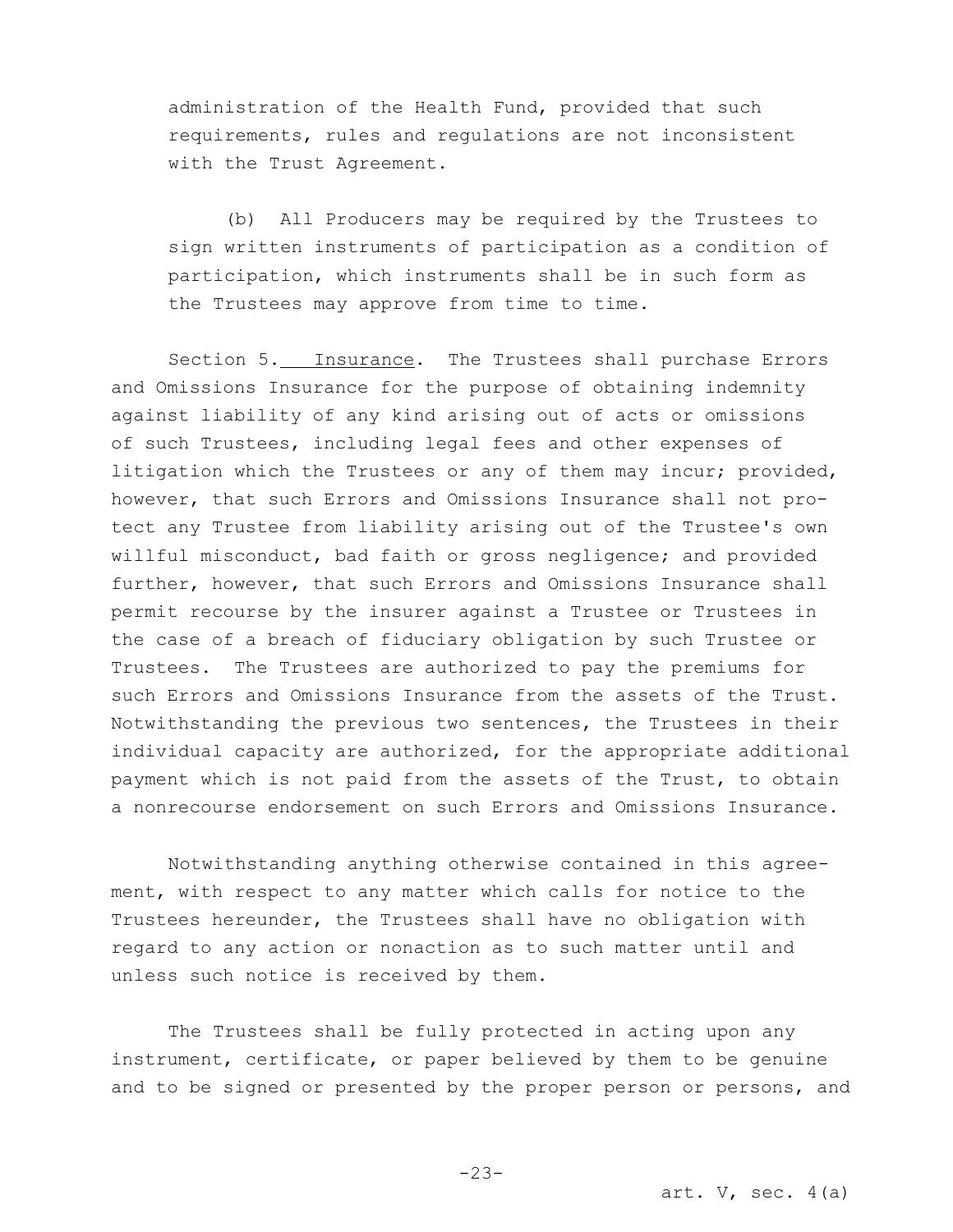shall be under no duty to make any investigation or inquiry as to any statement contained in any such writing, but may accept the same as conclusive evidence of the truth and the accuracy of the statements therein contained.

The Trustees may from time to time consult with the Plan's legal counsel and shall be fully protected in acting upon the advice of such counsel.

Section 6. Books of Account. The Trustees shall keep true and accurate books of account and records of all their transactions, which shall be audited annually or more often as the Trustees may determine, by a certified public accountant selected by the Trustees. A statement of the results of such audits shall be available at all times for inspection by WGA, the Producers, the Writers and the Retirees at the principal office of the Health Fund.

Section 7. Execution of Documents. The Trustees may authorize the Chairman and Secretary or any group composed equally of WGA and Producer Trustees or any employee or employees of the Health Fund to execute any notice or other instruments in writing, and all persons, partnerships, groups or associations may accept such notice or instrument as duly authorized and binding on the Trustees.

Section 8. Deposits and Withdrawals. All monies received by the Trustees hereunder shall be deposited by them prior to their use in such bank or banks as the Trustees may designate for that purpose, and all withdrawals from such account or accounts shall be made only by checks or withdrawal slips signed by those Trustees authorized by resolution duly adopted by the Trustees to sign such checks or slips. Except as hereinafter provided, no such resolution shall be valid unless it requires signature by at least two persons, of whom one shall be a WGA Trustee and one a

 $-24-$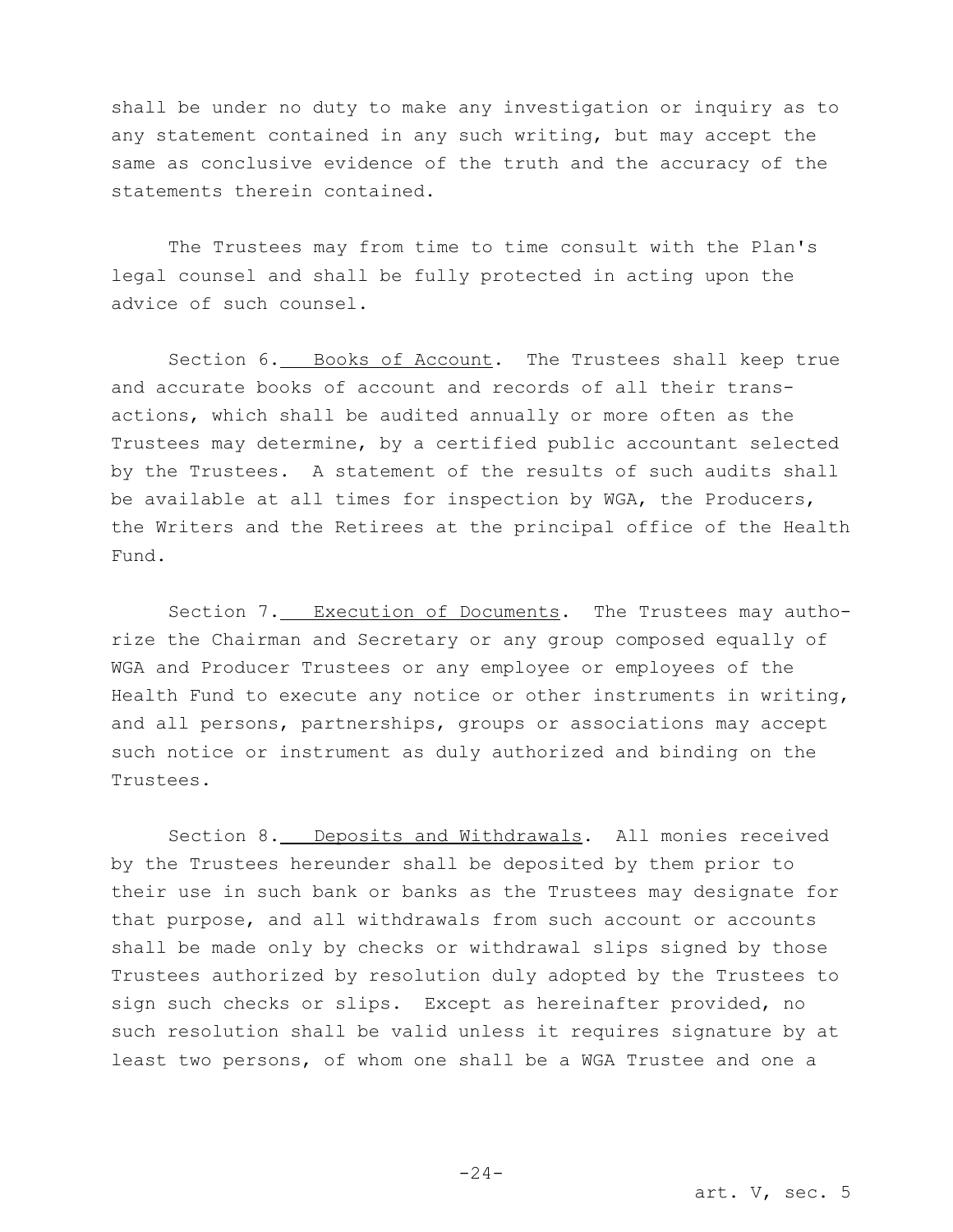Producer Trustee. The Trustees may, in their discretion, designate and authorize an employee or employees of the Health Fund to sign checks or withdrawal slips upon such separate and specific bank account or accounts as the Trustees may designate and establish for such purpose.

Section 9. Surety Bonds. The Principal and Alternate Trustees shall be bonded by a duly authorized surety company in such amounts as may be determined from time to time by the Trustees. Each employee employed by the Trustees who is empowered to sign checks or withdrawal slips as aforesaid or who may be engaged in handling monies of the Health Fund shall also be similarly bonded by a duly authorized surety company. The premium for such bonds shall be paid by the Health Fund.

Section 10. Conformity to Laws. The Trustees shall administer the Health Fund in conformity with the requirements of the Labor Management Relations Act, the Internal Revenue Code and with all other applicable Federal and State Laws.

# ARTICLE VI. Meetings and Decisions of the Trustees

Section 1. Officers. The Trustees shall elect a Chairman, a Vice-Chairman, a Secretary and a Vice-Secretary from among the Trustees. The terms of such officers shall commence on the date of their election and continue to the end of the calendar year or until their successors have been elected. Thereafter, prior to December 31 in each calendar year, the Trustees shall select from among them a Chairman, Vice-Chairman, a Secretary and a Vice-Secretary to serve for a term of one year commencing January 1. In even-numbered years, the Chairman and Vice-Chairman shall be WGA Trustees and the Secretary and Vice-Secretary shall be Producer Trustees; in odd-numbered years, the Chairman and Vice-Chairman shall be Producer Trustees and the Secretary and Vice-Secretary shall be WGA Trustees.

-25-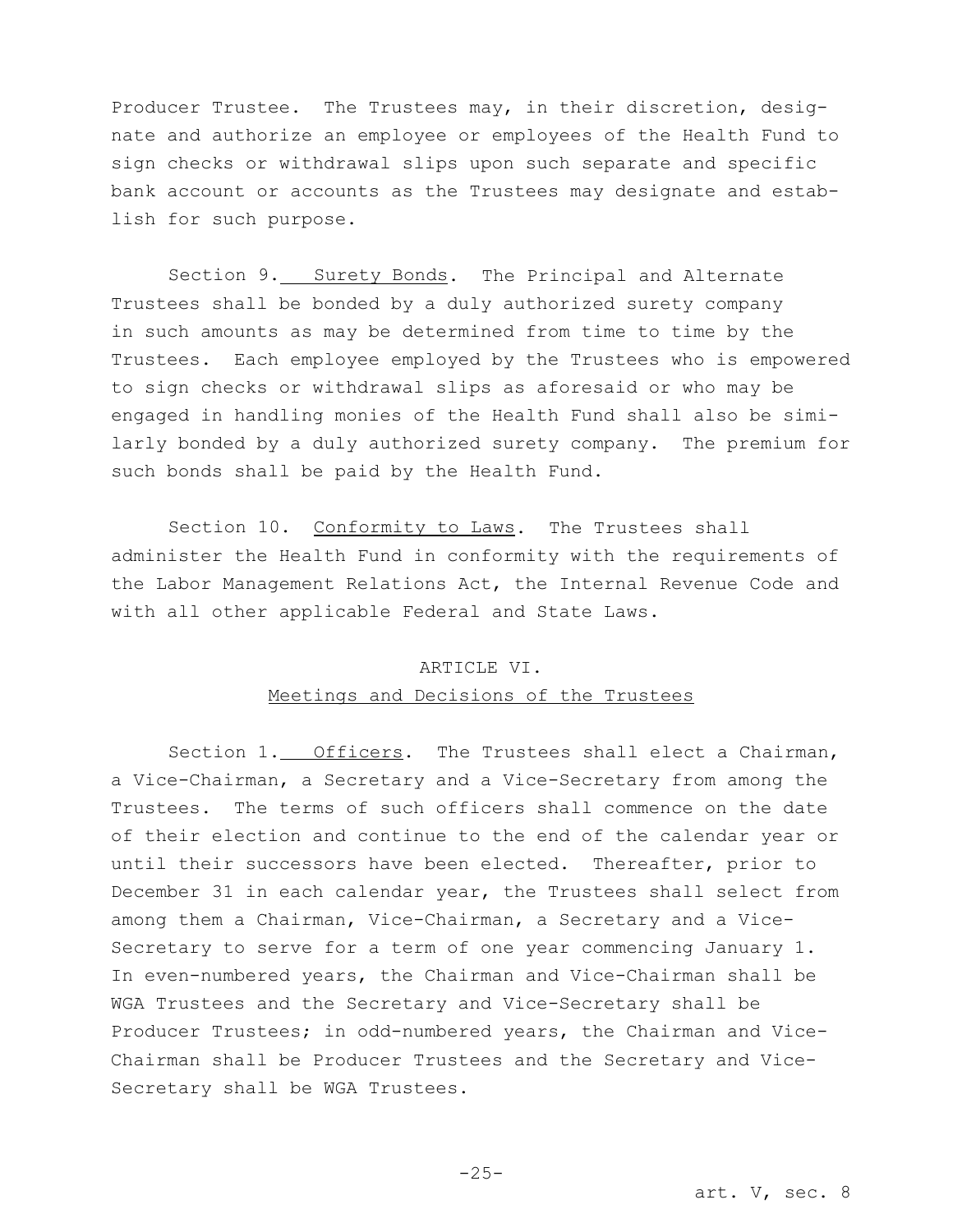Section 2. Meetings of Trustees. Unless the Chairman and Secretary agree on a different date, the Trustees shall meet annually on the third Tuesday in December of each year for the purpose of electing officers for the ensuing calendar year. All meetings of the Trustees shall be held at such place or places, within the County of Los Angeles, and at such hours as may be established by resolution of the Trustees. Regular or periodic meetings may be held at such time or times as may be established by resolution of the Trustees. Special meetings at other than such established times may be held at other time or times. A special meeting may be called at any time by the Chairman or Secretary upon five (5) days' written notice to the Trustees and may be held at any time without such notice if all Trustees consent thereto in writing, which consent may be given by the Secretary of each annual, regular, or special meeting of Trustees, which notice shall specify the hour and place of such meeting and shall state the nature of any business which is to be considered at such meeting. No business other than that stated in the notice shall be acted upon by the Trustees at any meeting, whether annual, regular, or special.

Section 3. Action by the Trustees Without a Meeting. Action by the Trustees may also be taken by them without a meeting, provided that such action is evidenced by an instrument in writing to which all of the Trustees, or if any Trustee is unavailable, the alternate for such unavailable Trustee, shall consent by unanimous written concurrence.

Section 4. Quorum. In all meetings of the Trustees, 10 Trustees shall constitute a quorum for the transaction of business, provided there are at least five WGA Trustees, or their alternates, and five Producer Trustees, or their alternates, present at the meeting.

During the absence of a quorum at any time during a meeting, the Trustees shall have no power to transact any business other than to adjourn. If the quorum is lacking because of the failure

art. VI, sec. 2

-26-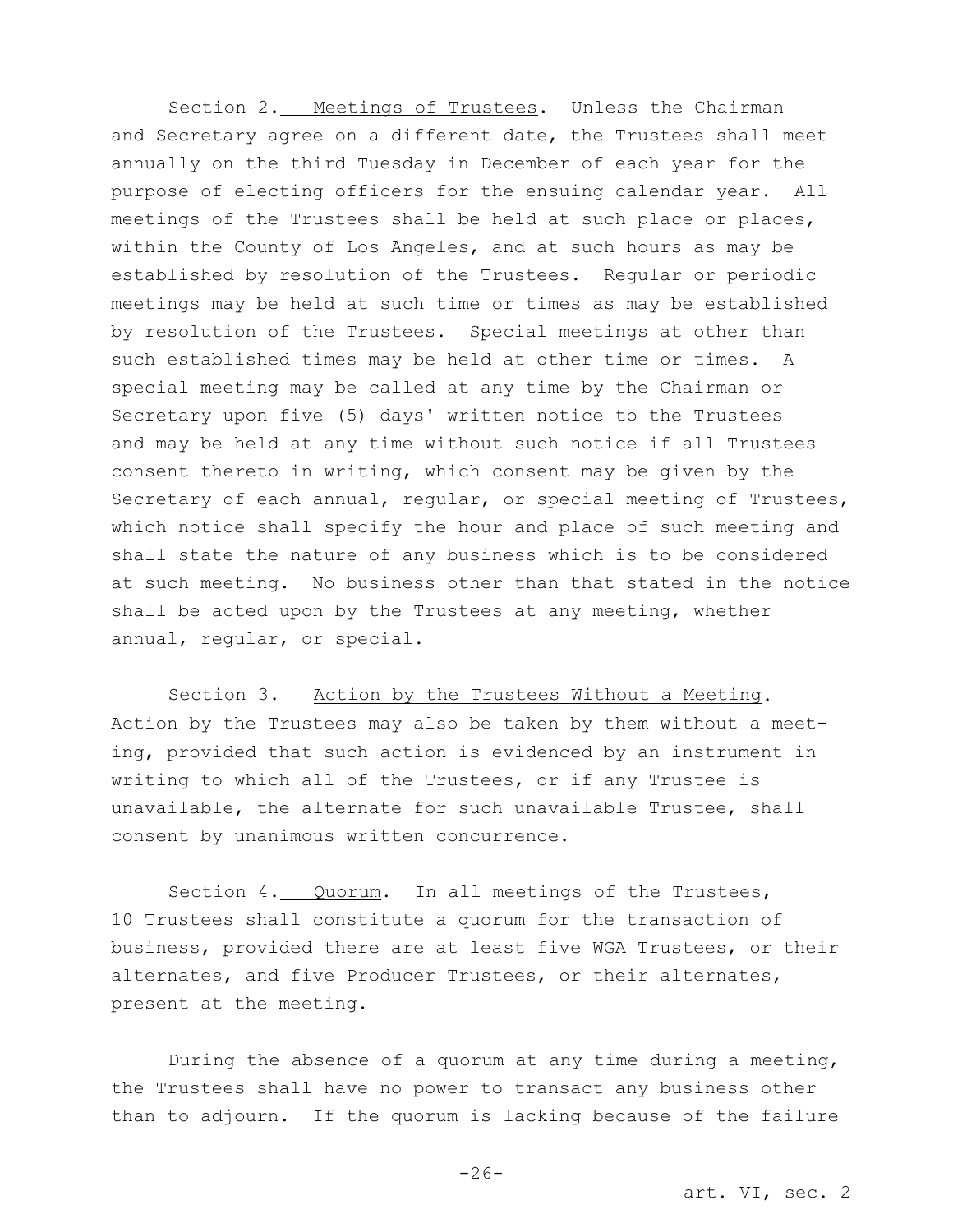to attend of the minimum required number of either WGA Trustees or Producer Trustees, but the minimum required number of one such group is present, then the group so present may require any proposal or proposals properly on the agenda of such meeting in accordance with the provisions of Section 2 of this Article VI, to be specifically placed upon the agenda for the next meeting of the Trustees and to be specifically included in the notice calling such next meeting. If at such next meeting a quorum again shall not be present because of the absence of the minimum required number of Trustees from the same group which caused the failure of a quorum at the first meeting, then upon adjournment of the second meeting as in this section provided and required, the vote of the absent group of Trustees shall be deemed cast automatically in opposition to the vote of the group which has been present at such meetings, so as to cause thereby a deadlock vote between the groups, which deadlock vote may then be determined in accordance with the provisions of Section 6 of this Article VI.

Section 5. Majority Vote of Trustees. Except as provided in Article V, Section 3 and Article VIII, Section 5, all action by the Trustees at a meeting at which a quorum is present shall be by a majority of those present; provided, however, that any Trustee may, either before or after a majority vote has been taken, require that action of the Trustees be determined by a unit vote as follows:

(a) The WGA Trustees collectively shall have one (1) vote upon the question. The Producer Trustees collectively shall have one (1) vote on the question.

(b) The vote of the Producer Trustees shall be determined by a majority of the Producer Trustees present, provided that at least one Trustee appointed by the Network Companies and at least one Trustee appointed by the Alliance votes with such majority, and the vote of the WGA Trustees shall be determined by a majority of the WGA Trustees

art. VI, sec. 4

-27-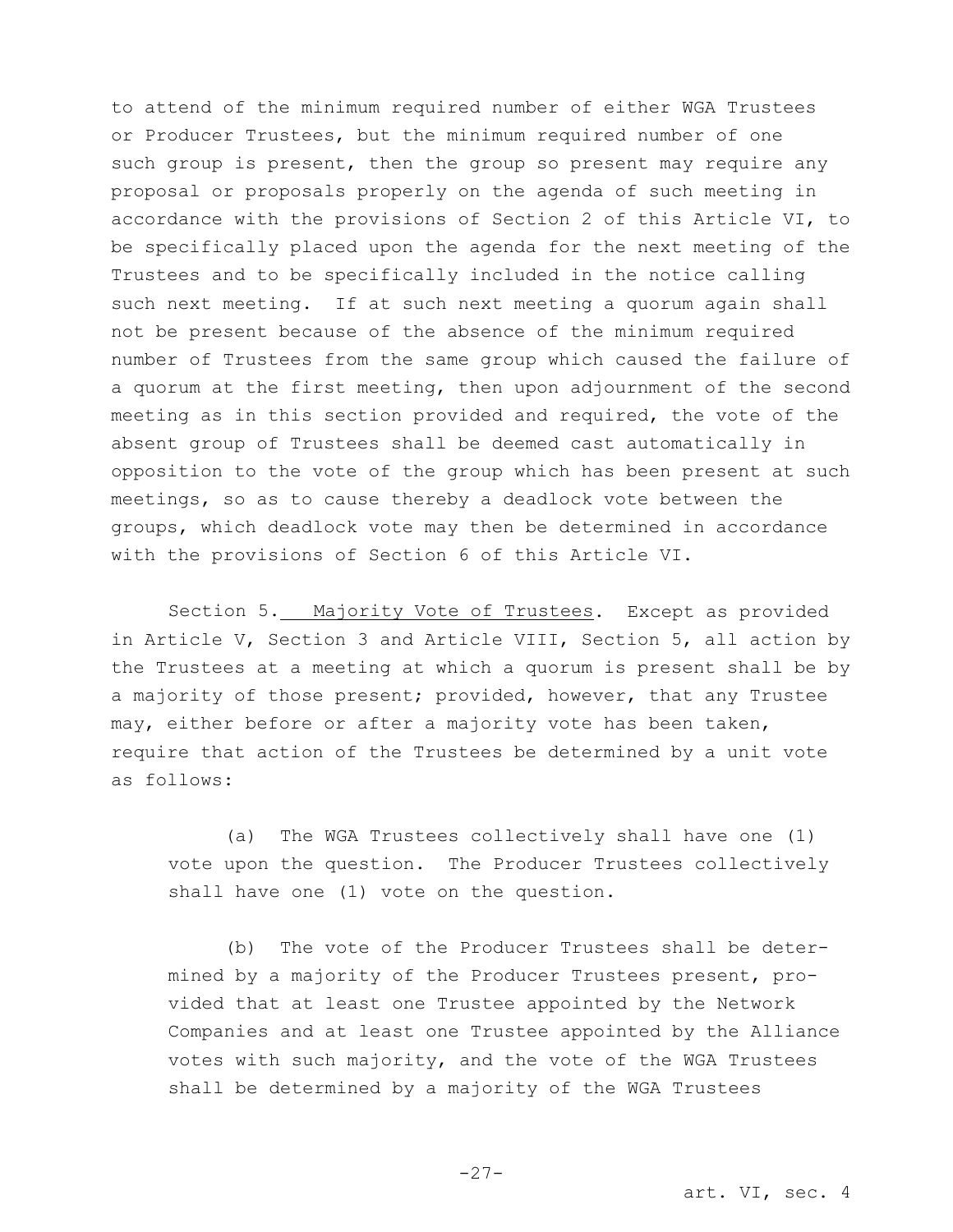present. In the event that either the Producer Trustees present or the WGA Trustees present cannot determine their respective collective vote among themselves by such majority decision, then the matter at issue shall remain in status quo until the deadlocked group of Trustees can cast the single, collective vote of that group as above contemplated; provided, however, if such group of Trustees does not resolve such deadlock among themselves and cast their collective vote prior to the next meeting of Trustees, the question or matter shall again be presented at such next meeting. If at such next meeting the particular group of Trustees be still deadlocked and remain so until such meeting be adjourned, then immediately upon the adjournment the vote of such deadlocked group shall be deemed automatically cast in opposition to the vote of the group which has not been deadlocked so as to cause thereby a deadlock vote between the groups which shall be determined in accordance with the provisions of Section 6 of this Article VI.

(c) In the event any matter presented for decision cannot be decided by the Trustees as a whole because of a tie vote between Producer Trustees and WGA Trustees, the matter shall remain in status quo pending the vote of the impartial umpire as provided in Section 6 of this Article VI.

Section 6. Deadlock of the Trustees. In the event of a deadlock vote, then an impartial umpire to cast the deciding vote shall be chosen, if possible, forthwith by the Trustees. If the Trustees are unable to agree among themselves upon a person to act as such impartial umpire, then within 72 hours after the adjournment of the meeting at which the tie vote occurred the Chairman and the Secretary shall attempt to agree upon the selection of such impartial umpire. If upon the expiration of such 72-hour period the Chairman and the Secretary have failed to select such impartial umpire, then either group of Trustees or any Producer party hereto or the WGA may petition the District Court of the

-28-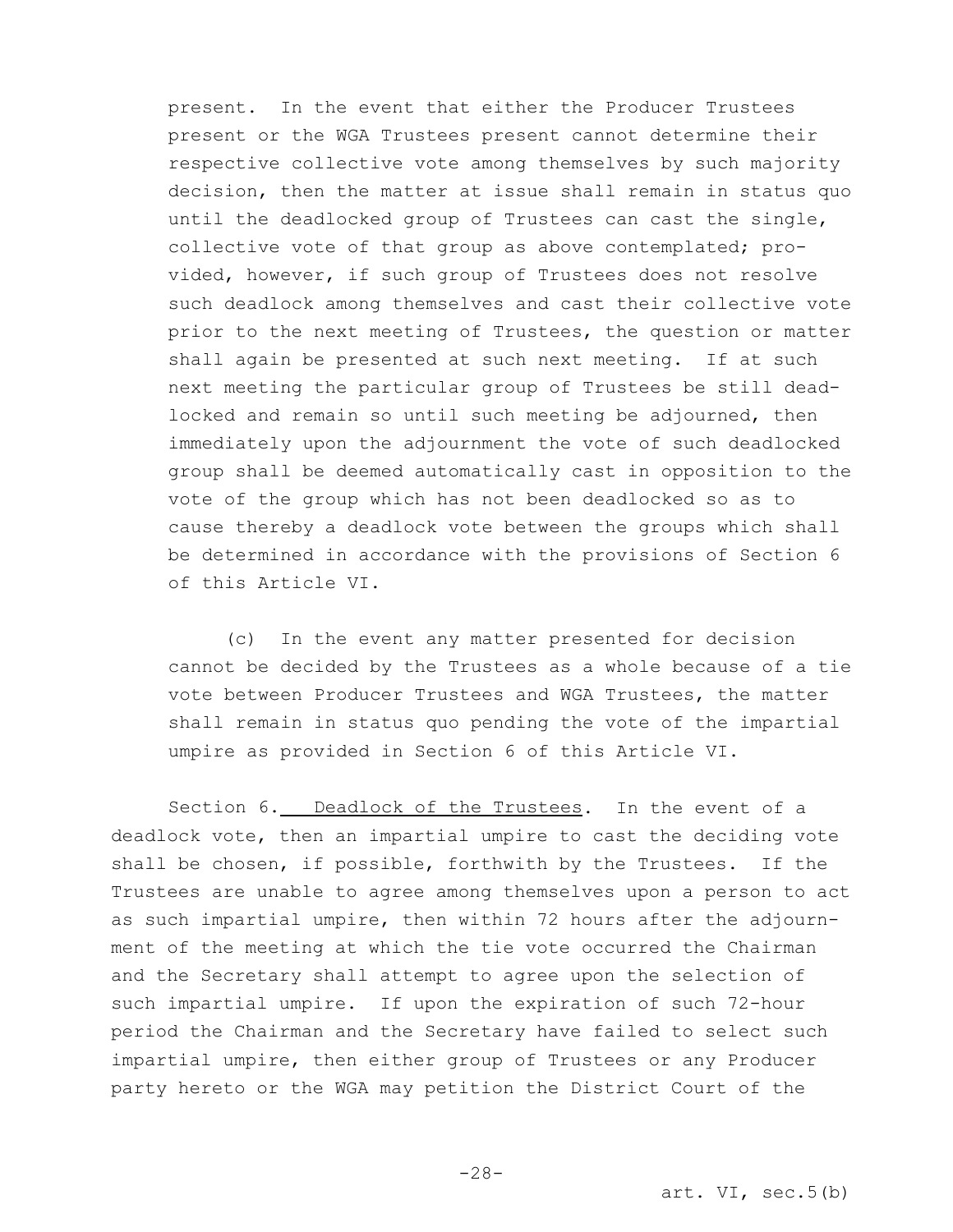United States, Central District of California or the United States District Court for the Southern District of New York for the appointment of such impartial umpire. When an impartial umpire has been selected in any of the manners aforesaid, a meeting of the Trustees shall be held as soon as practicable, which meeting shall be attended by such impartial umpire, and at that time the entire matter of the question or resolution in dispute shall be presented and reargued and the umpire shall hear any evidence or arguments presented by either group of Trustees upon the question or resolution upon which such deadlock has occurred. Such umpire may, if the umpire so desires, make direct inquiries to the Trustees with respect to any information which the umpire deems to be relevant or material to a proper determination of the question, and any such information as is not then immediately available shall be furnished to such umpire by the Chairman and the Secretary jointly as soon as practicable. As soon as practicable, and in any event within 14 days after the date of such meeting or the date upon which the last of such requested information is furnished to the umpire, whichever is the later date, the impartial umpire shall by written instrument cast a vote for or against the question or resolution upon which the deadlock has occurred. The vote so cast by such umpire shall be determinative of the question or resolution, and in casting such vote the umpire may but need not specify the umpire's reasons for so voting. The vote so cast by the umpire shall be in writing and shall be delivered to the Chairman and to the Secretary. All costs and expenses incident to any such proceeding, including costs incurred in the appointment of the umpire, the holding of proceedings, the fee, if any, charged for the umpire's services, shall be a proper charge against the Health Fund and the Trustees are authorized to pay or direct the payment of such charges.

Section 7. Minutes of Meetings. The Trustees shall keep minutes of all meetings, but such minutes need not be verbatim. Copies of the minutes shall be sent to all Principal and Alternate Trustees.

 $-29-$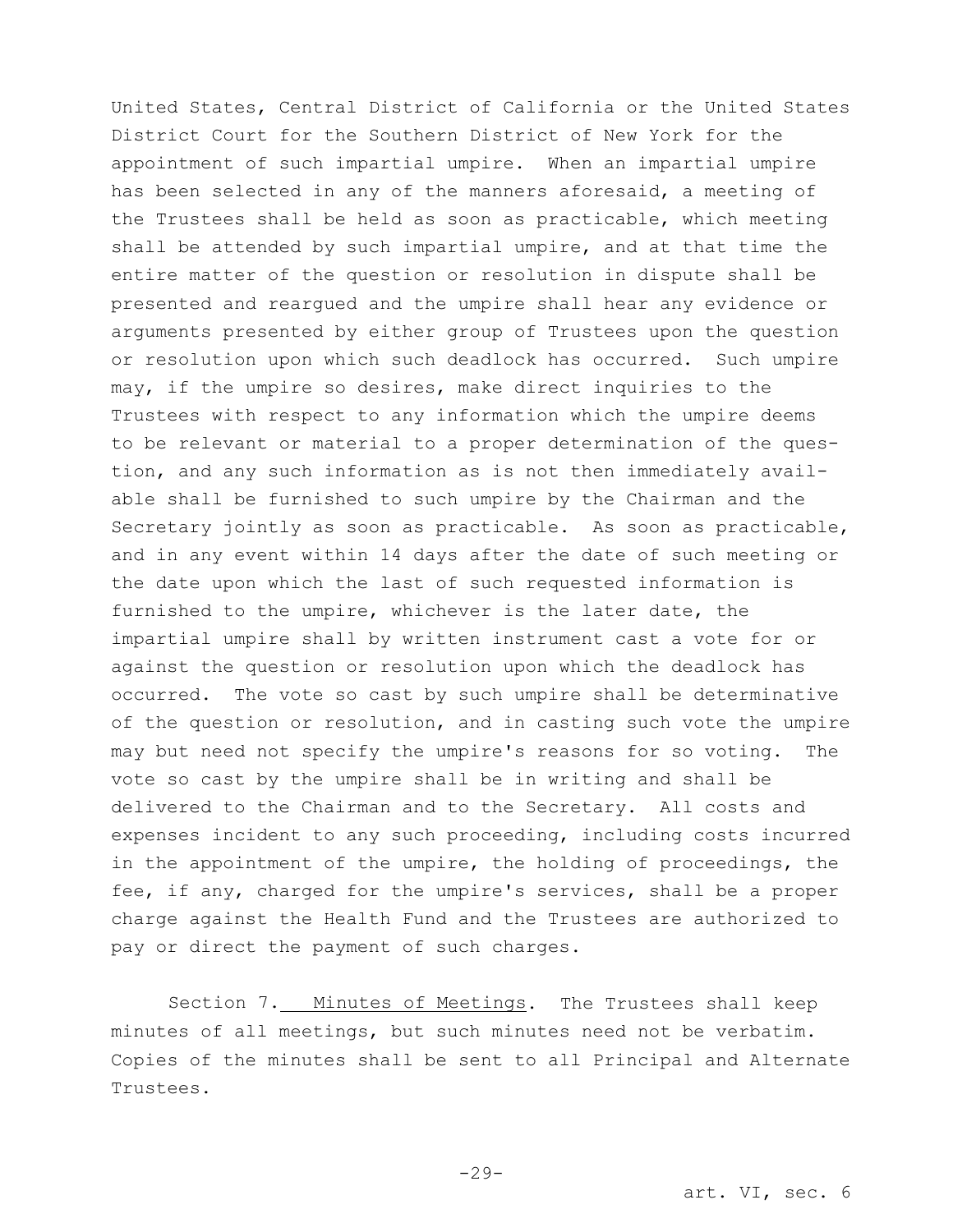Section 8. Committees. The Trustees may establish such committees as they in their discretion deem proper and desirable for the proper administration of the Health Fund. Each such committee shall be composed equally of WGA Trustees and Producer Trustees to be appointed by the Chairman. Each such committee shall perform such functions as are delegated to it by the Trustees, but no such committee shall be authorized to act in any situation where the vote of the members of such committee results in a deadlock or tie vote, the sole authority of the committee in such event to consist of referring the disputed matter to a general meeting of the Trustees for decision.

# ARTICLE VII. Claims and Rights

Section 1. Individual Interest. No Writer, or Retiree, or any person claiming by or through such Writer or Retiree by reason of having been named a beneficiary, shall have any rights, title or interest in or to the Health Fund except as may be specifically provided by the Trustees in the Health Benefit Plan.

Section 2. Disposition of Interest. Except as provided by law, no monies, property or equity or interest of any nature whatsoever in the Health Fund or policies or benefits or monies payable therefrom shall be subject in any manner, by any Writer or Retiree or person claiming through such Writer or Retiree, to anticipation, alienation, sale, transfer, assignment, pledge, encumbrance, garnishment, mortgage, lien or charge, and any attempt to cause the same to be subject thereto shall be null and void.

Section 3. Presumptions. No party dealing with the Trustees in relation to the Health Fund shall be obliged to see to the application of any money or property of the Health Fund, or to see that the terms of this Trust Agreement have been complied with, or be obliged to inquire into the necessity or expediency of

-30-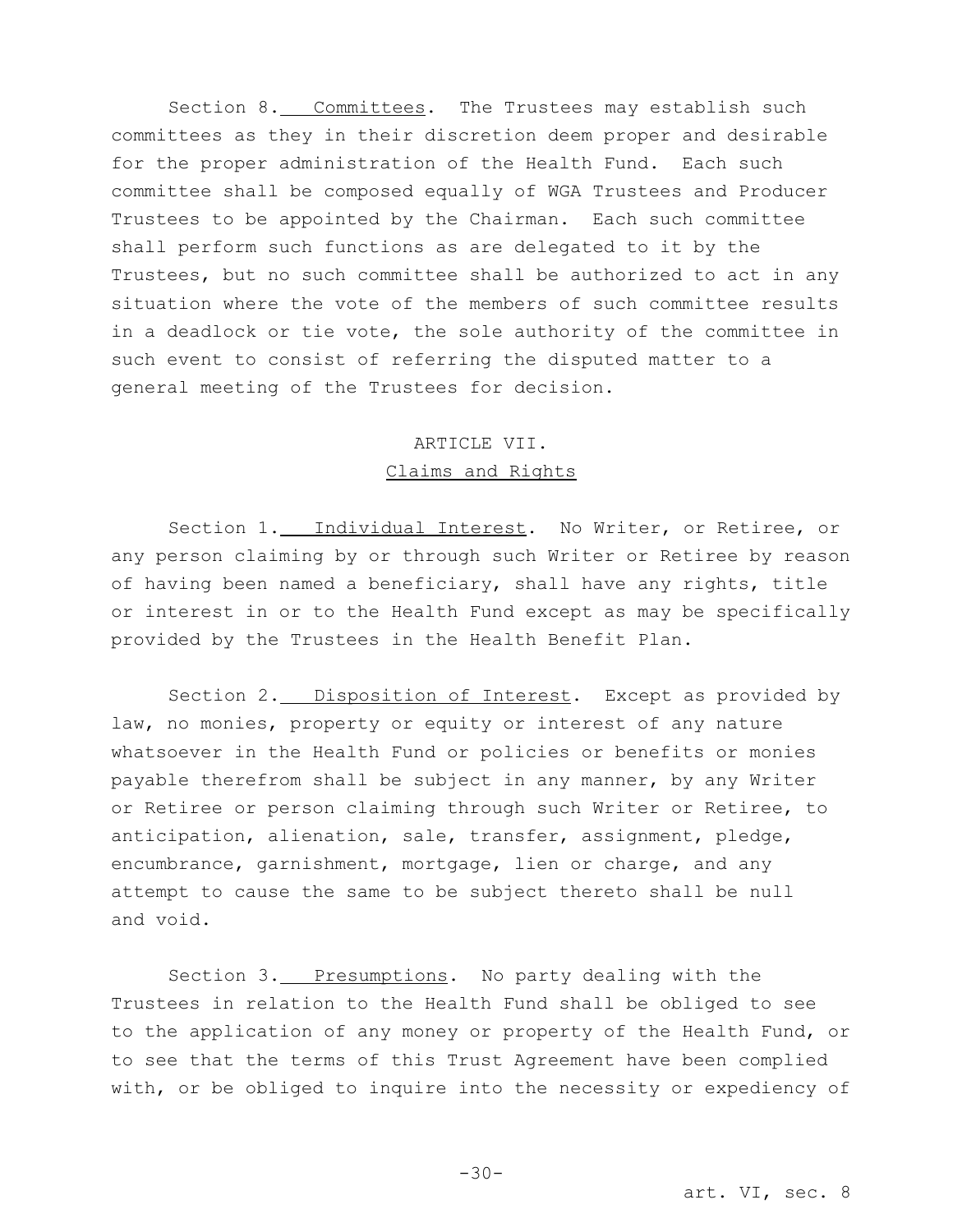any act of the Trustees, and any instrument executed by the Trustees shall be conclusive in favor of every person relying thereon (1) that at the time of the delivery of said instrument the Health Fund hereby created was in full force and effect, (2) that said instrument was executed in accordance with the terms and conditions contained in this Trust Agreement, and (3) that the Trustees were duly authorized and empowered to execute such instrument.

# ARTICLE VIII. Amendment and Termination

Section 1. Termination by the Trustees. This Trust Agreement may be terminated by an instrument in writing executed by all the Principal and Alternate Trustees only when there is no longer in force and effect a collective bargaining agreement between WGA and any Producer requiring contributions to the Health Fund.

Section 2. Termination by the Parties. This Trust Agreement may be terminated by an instrument in writing duly executed by WGA and all Producers as defined herein.

Section 3. Procedure on Termination. In the event of the termination of this Trust Agreement, the Trustees shall apply the Health Fund to pay or to provide for the payment of any and all obligations of the Health Fund and shall distribute and apply any remaining surplus in such manner as will in their opinion best effectuate the purpose of the Health Fund; provided, however, that no part of the corpus or income of said Health Fund shall be used for or diverted to purposes other than for the exclusive benefit of the Writers, or the Retirees or their beneficiaries, or for the administrative expenses of the Health Fund or for other payments in accordance with the provisions of this Trust Agreement. Under no circumstances shall any portion of the corpus or income of the Health Fund, directly or indirectly, revert or accrue to the benefit of any contributing Producer or to the benefit of WGA.

-31-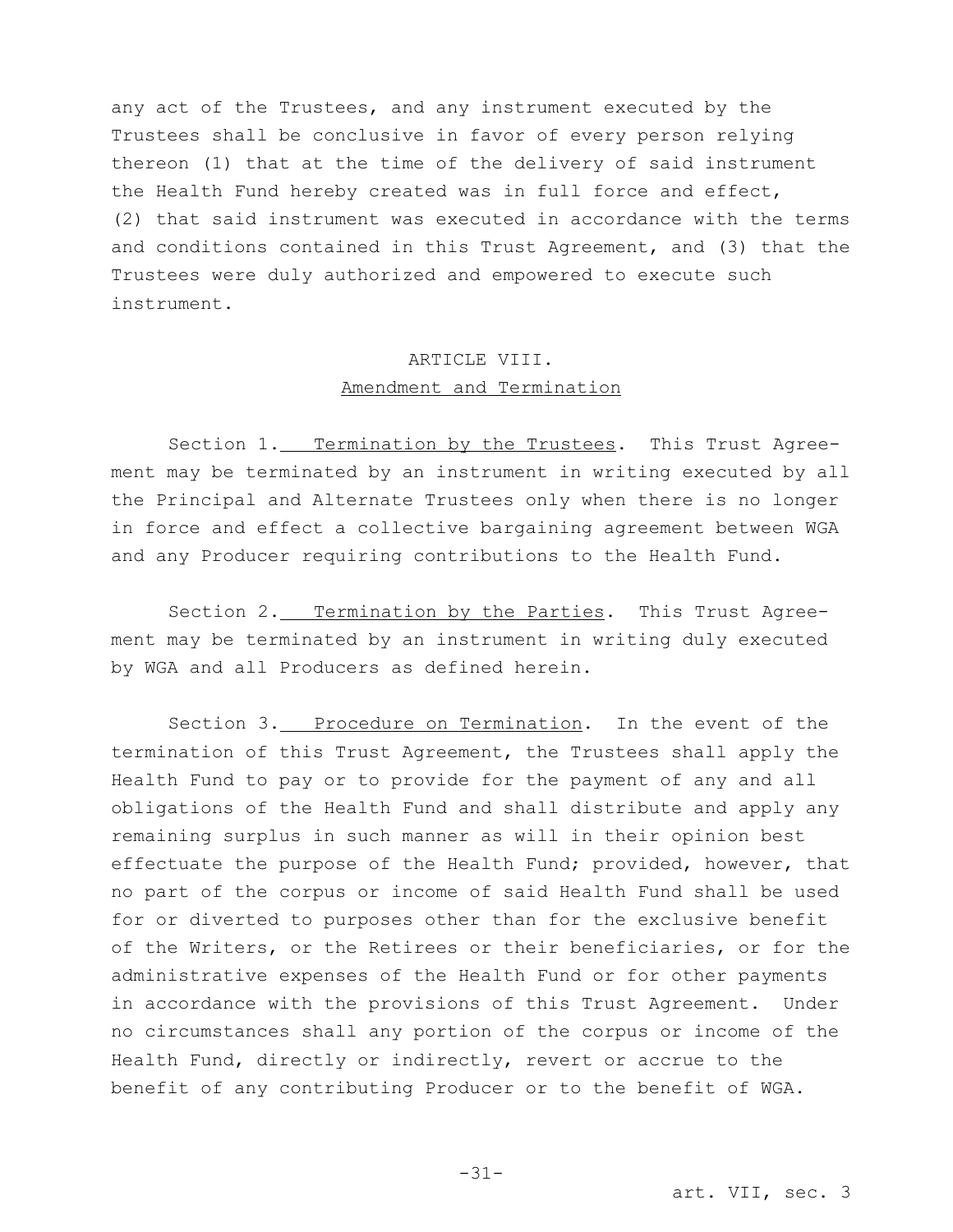Section 4. Notification of Termination. Upon termination of the Health Fund in accordance with this Article, the Trustees shall forthwith notify WGA and each Producer and the insurance carrier or carriers of any policies or contracts which may be held as part of the Health Fund, and also all other necessary parties; and the Trustees shall continue as Trustees for the purpose of winding up the affairs of the Health Fund.

Section 5. Amendment. This Trust Agreement may be amended by a vote of three-fourths of the Trustees present and voting at a meeting of the Trustees at which a quorum is present. Any Trustee may require a unit vote in accordance with the provisions of Section 5 of Article VI.

No amendment of or change in the Health Fund may be adopted which will alter the basic principles hereof or be in conflict with the then existing collective bargaining agreements or contrary to any applicable law or governmental rule or regulation. No amendment may be adopted which will cause any of the assets of the Health Fund to be used for or diverted to purposes other than those herein authorized or which will retroactively deprive any person of any vested benefit; except any amendment may be made which is required as a condition to obtaining or retaining the approval of the Health Fund by the Internal Revenue Service under the Internal Revenue Code or the Franchise Tax Board under the California Revenue and Taxation Code as either are now in effect or hereafter amended to the end that any contributions made to the Health Fund by the Producers are deductible for federal income tax and California state franchise tax purposes.

Whenever an amendment is adopted in accordance with this Article, a copy thereof shall be distributed to each Principal and Alternate Trustee and the Trustees shall notify any other necessary persons or parties thereof and shall execute any necessary instrument or instruments in connection therewith.

-32-